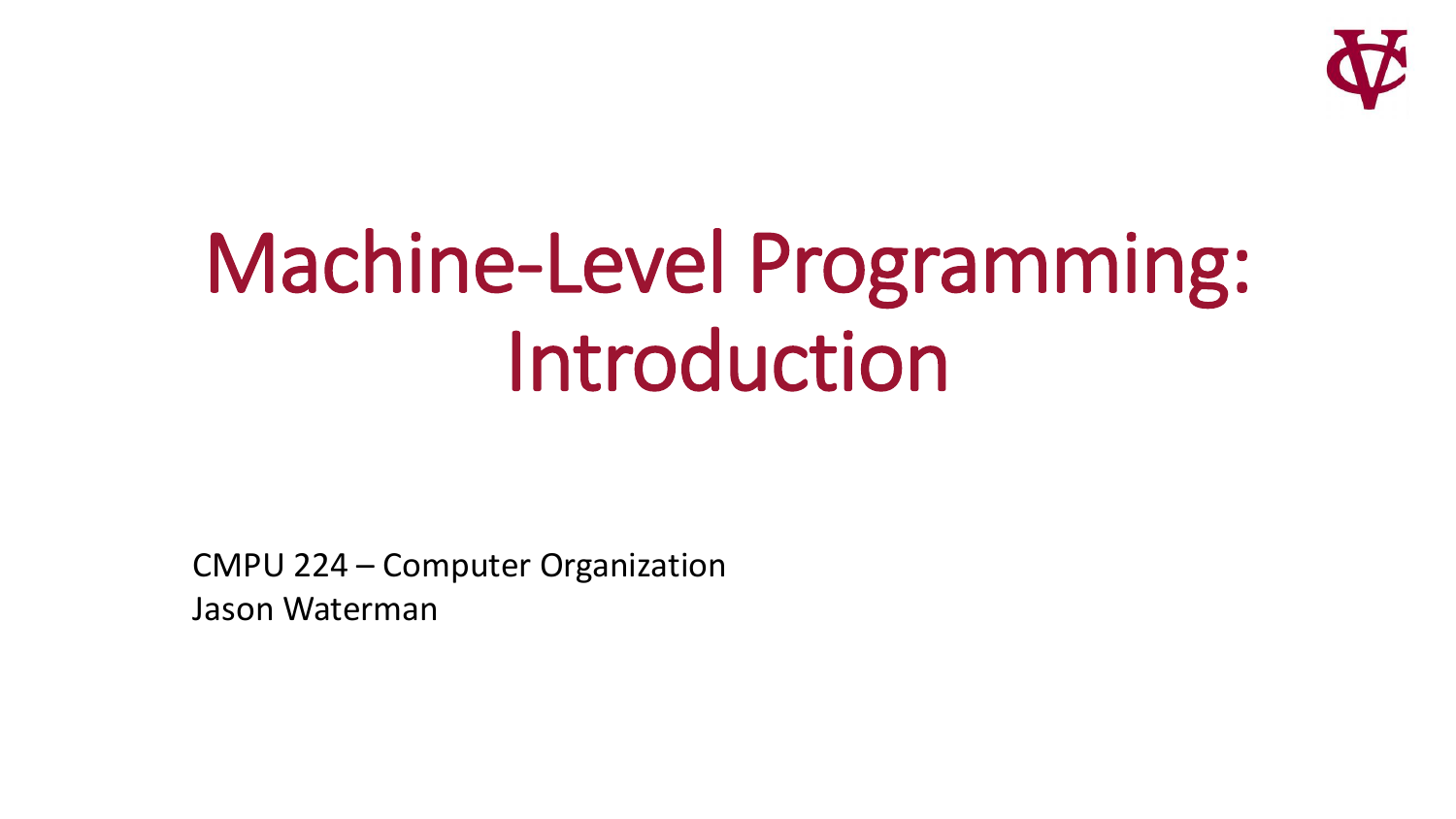# Intel x86 Processors



- Dominate laptop/desktop/server market
- Evolutionary design
	- Backwards compatible with the 8086, introduced in 1978
	- Added more features as time goes on
- Complex instruction set computer (CISC)
	- Many different instructions with many different formats
		- But only small subset encountered with Linux programs
	- Hard to match performance of Reduced Instruction Set Computers (RISC)
	- But Intel has done just that!
		- In terms of speed at least, less so for low power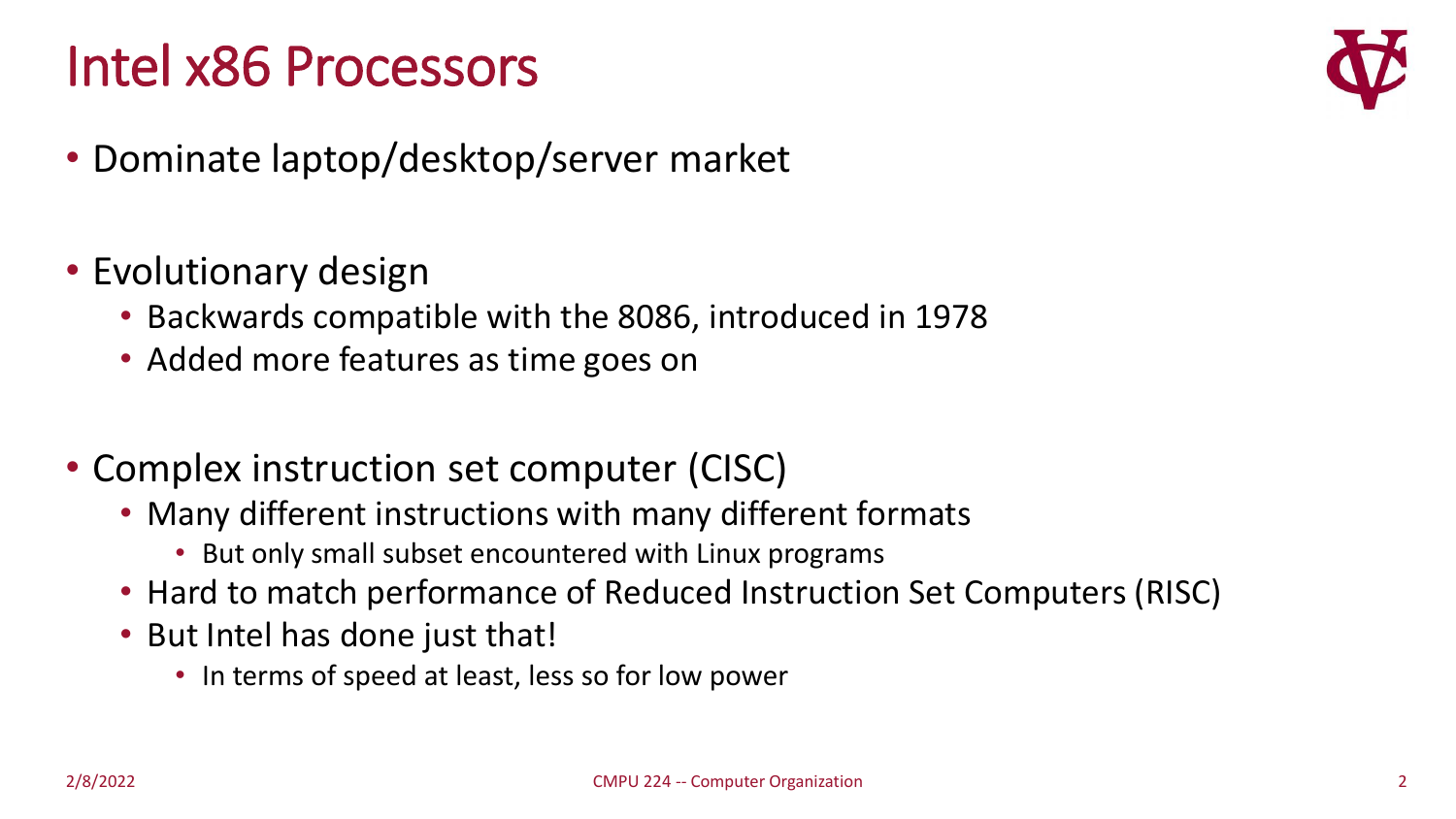# Intel x86 Processors



• Machine Evolution

| • Name            | <b>Date</b> | <b>Transistors</b> | <b>MHz</b> |
|-------------------|-------------|--------------------|------------|
| • 8086            | 1979        | 29k                | $5 - 10$   |
| • 386             | 1985        | 0.3M               | 16-33      |
| • Pentium         | 1993        | 3.1M               | 60-300     |
| • Pentium 4       | 2000        | 45M                | 1400-1500  |
| • Core 2 Duo      | 2006        | 291M               | 1860-2670  |
| • Core i7         | 2008        | 731M               | 1700-3900  |
| • Core i7 Skylake | 2015        | 1.75B              | 2800-4000  |

#### • Added Features

- Instructions to support multimedia operations
- Instructions to enable more efficient conditional operations
- Transition from 32 bits to 64 bits
- More cores
- Built-in Graphics Processor

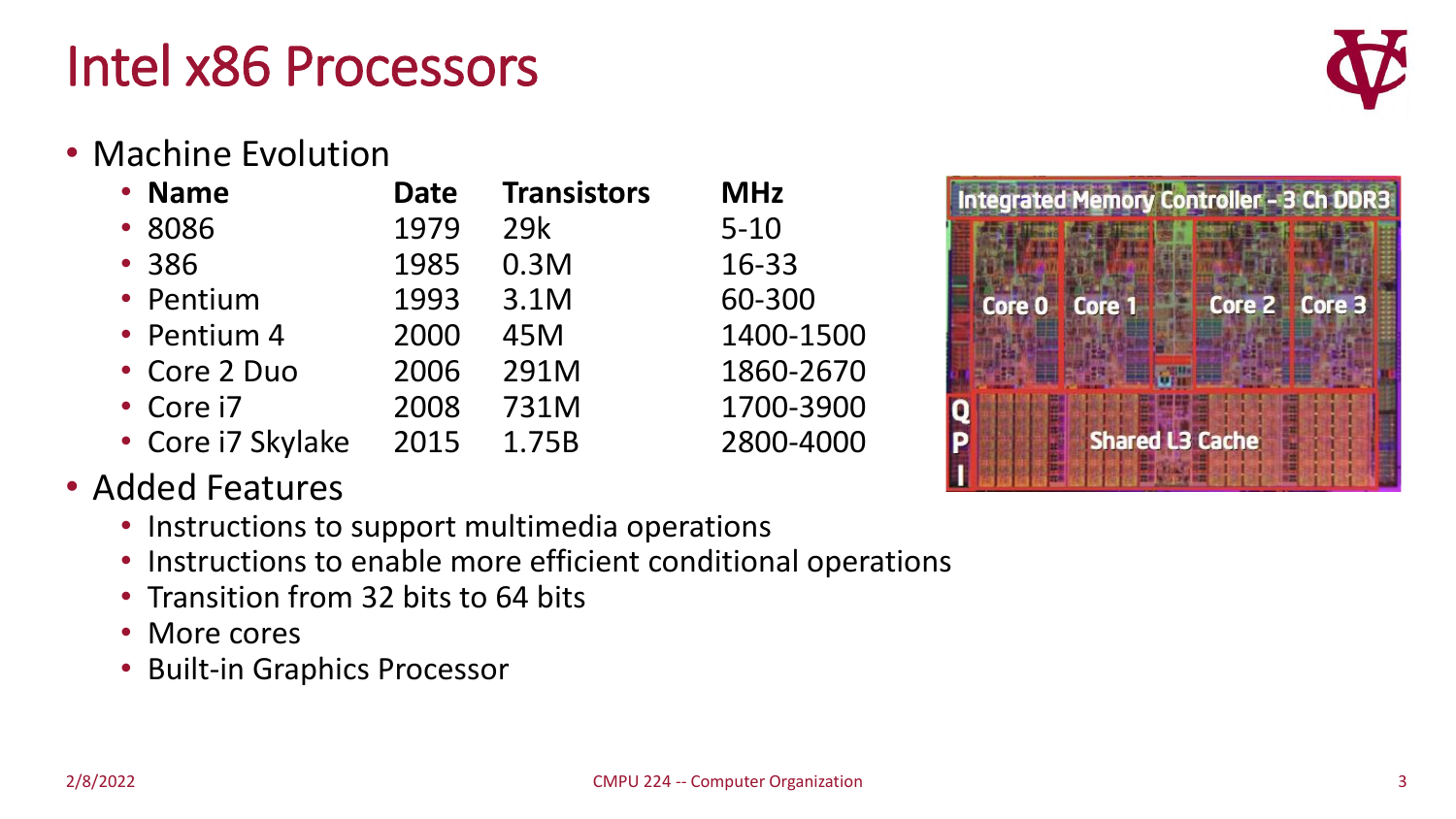### **Definitions**



- Architecture: (also ISA: instruction set architecture) The parts of a processor design that one needs to understand or write assembly/machine code
	- Examples: instruction set specification, registers
- Microarchitecture: Implementation of the architecture
	- Can have many microarchitectures implement the same ISA e.g., different cache sizes and core frequencies
- Code Forms:
	- Machine Code: The byte-level programs that a processor executes
	- Assembly Code: A text representation of machine code
- Example ISAs:
	- Intel/AMD: IA32, x86-64
	- ARM: ARMv6, ARMv7E, ARMv8
	- RISC-V: RV32I, RV64I, RV64G

| Application                         |  |  |
|-------------------------------------|--|--|
| Algorithm                           |  |  |
| <b>Programming Language</b>         |  |  |
| <b>Operating System</b>             |  |  |
| <b>Instruction Set Architecture</b> |  |  |
| <b>Microarchitecture</b>            |  |  |
| <b>Register-Transfer Level</b>      |  |  |
| Gates                               |  |  |
| <b>Circuits</b>                     |  |  |
| <b>Devices</b>                      |  |  |
| <b>Physics</b>                      |  |  |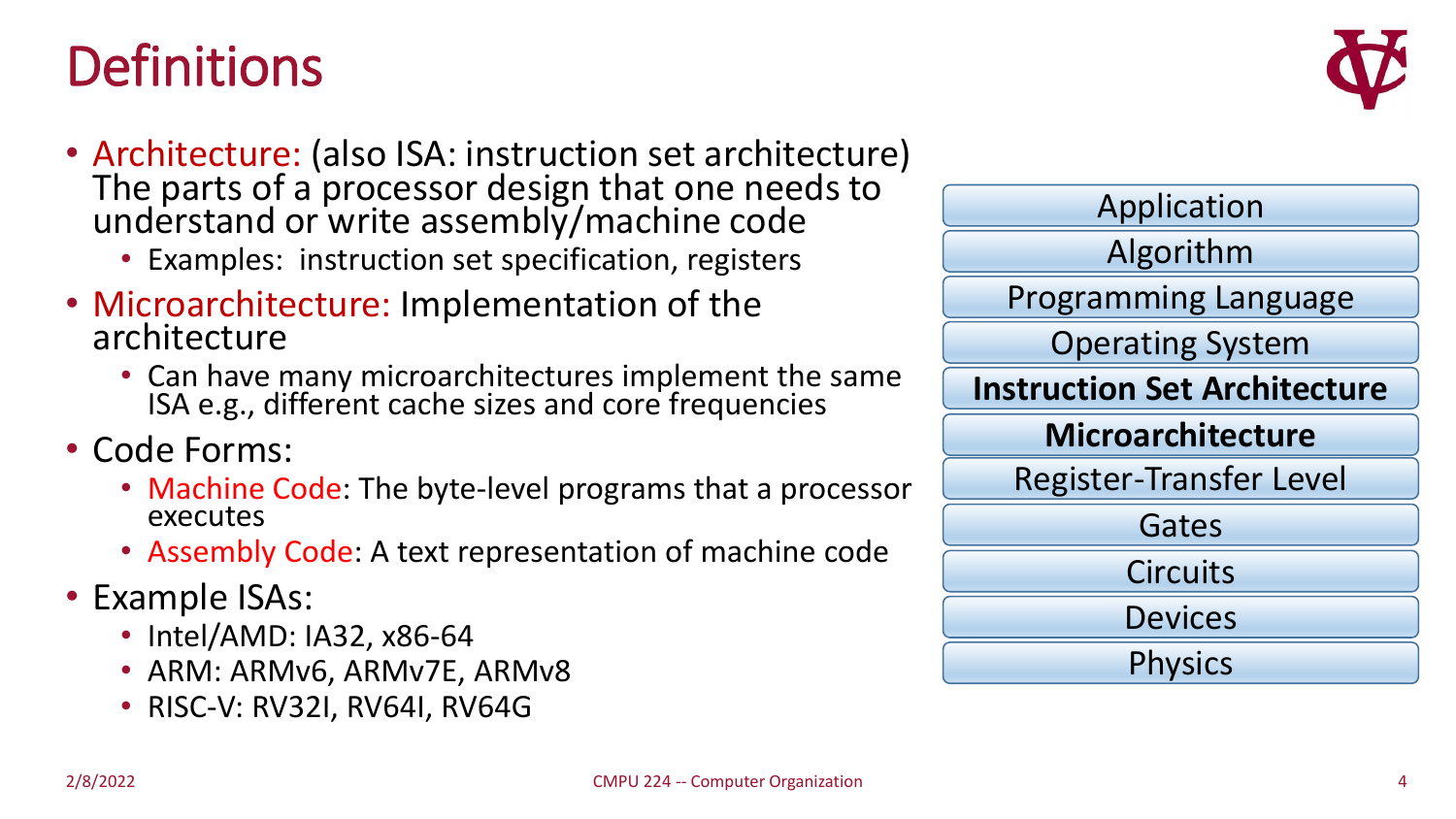# Assembly/Machine Code View





#### Programmer-Visible State

#### • **Register file**

• Heavily used program data

- **Memory**
	- Byte addressable array
	- Code and user data

#### • **Condition codes**

- Store status information about most recent arithmetic or logical operation
- Used for conditional branching

#### • **PC: Program counter**

- Address of next instruction
- Called "RIP" (Instruction Pointer Register) in X86-64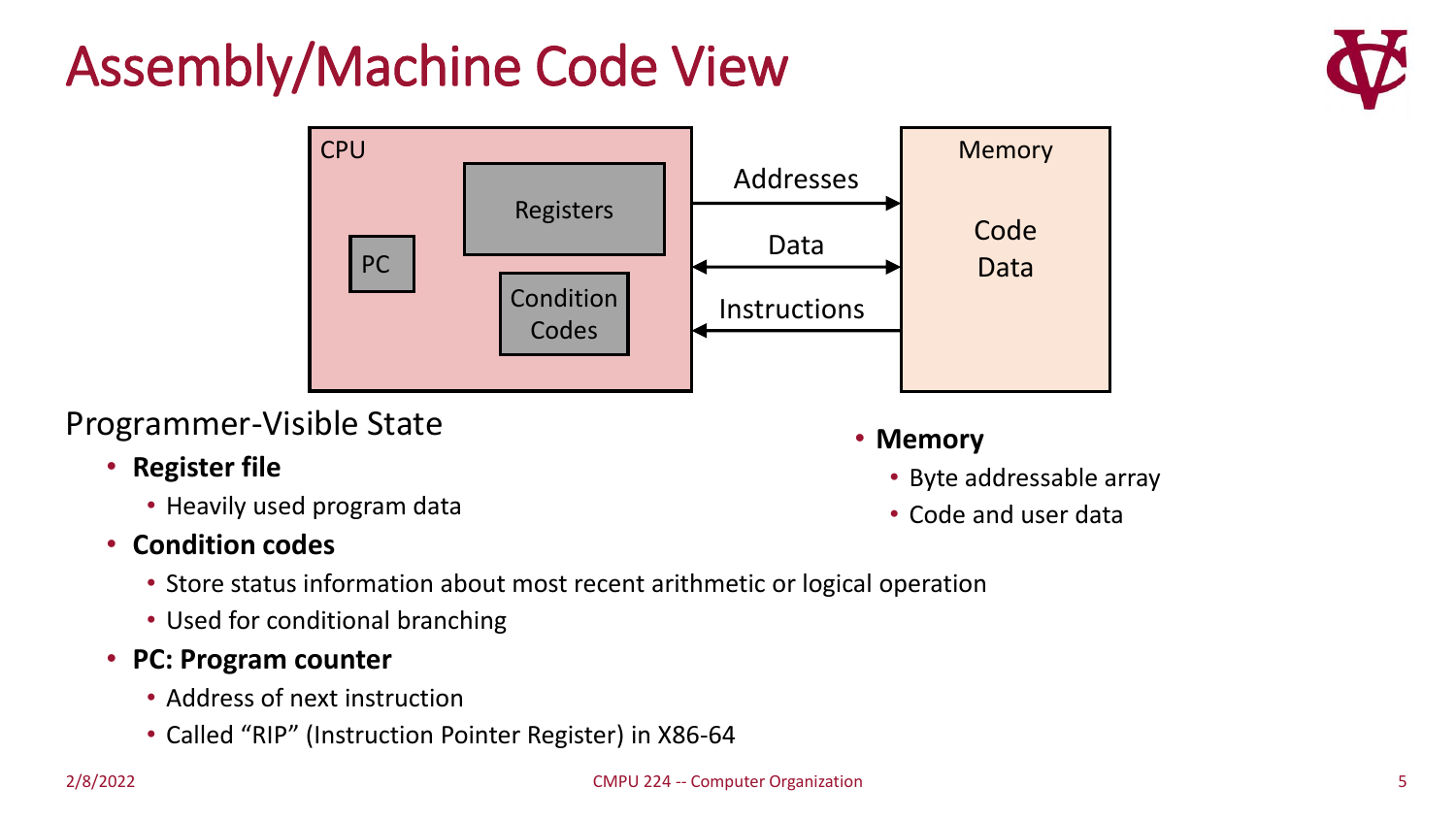# Turning C into Object Code

- Code in files **p1.c p2.c**
- Compile with command: **gcc –Og p1.c p2.c -o p**
	- Use basic optimizations (**-Og**) [New to recent versions of GCC]
	- Put resulting binary in file **p**



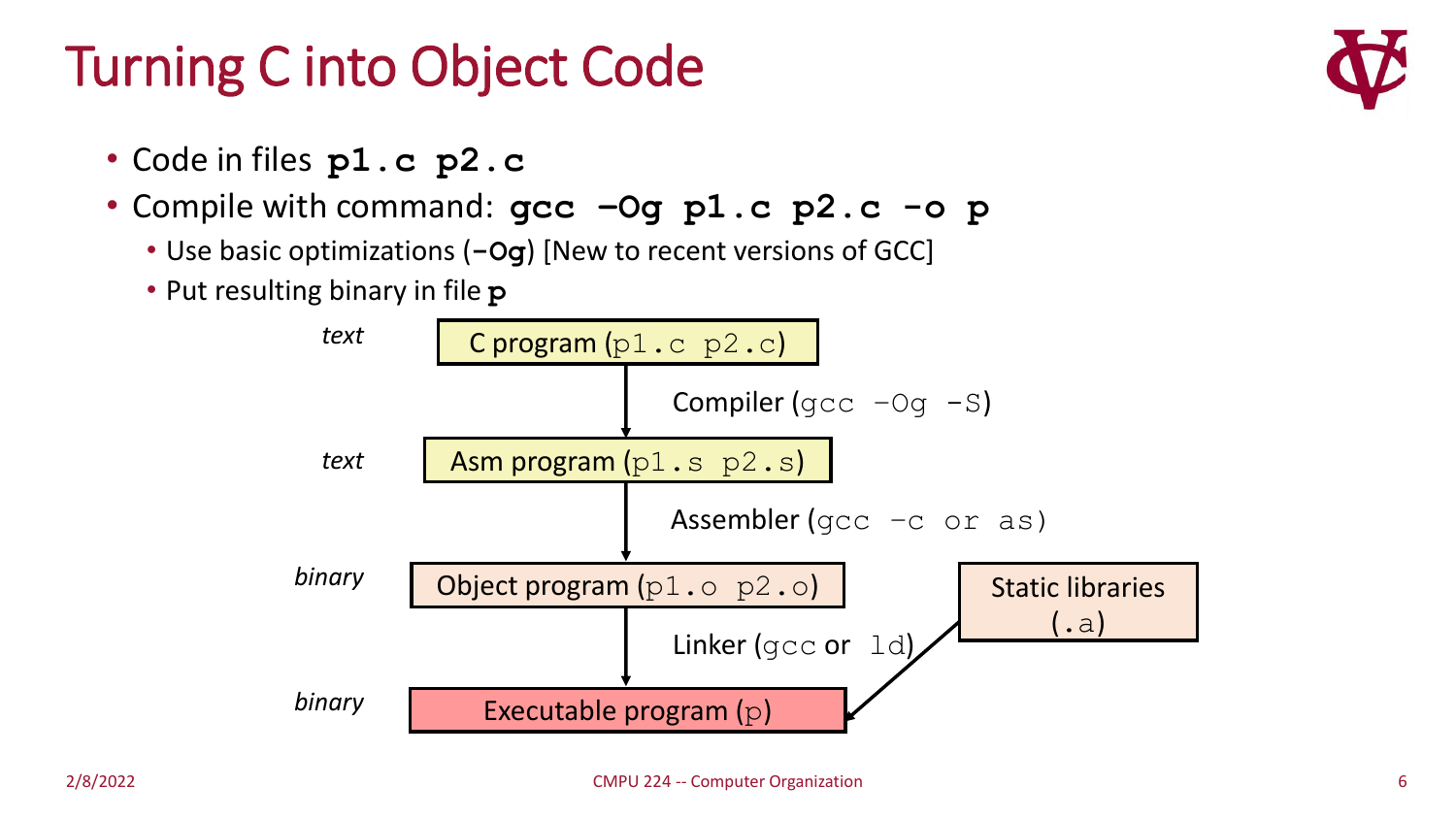# Compiling Into Assembly



```
C Code (mult and add.c)
```

```
long mult_and_add(long x, long y, long z) {
    long product = x * y;
    return z + product
}
```
Generated x86-64 Assembly

```
mult and add:
    imulq %rsi, %rdi
    leaq (%rdi, %rdx), %rax
    retq
```
Obtain (on a lab machine) with command

```
\text{qcc} –Og –S mult and add.c
```

```
Produces the file mult and add.s
```
*Warning*: You will get very different results on other machines (e.g., MacOS) due to different versions of gcc and different compiler settings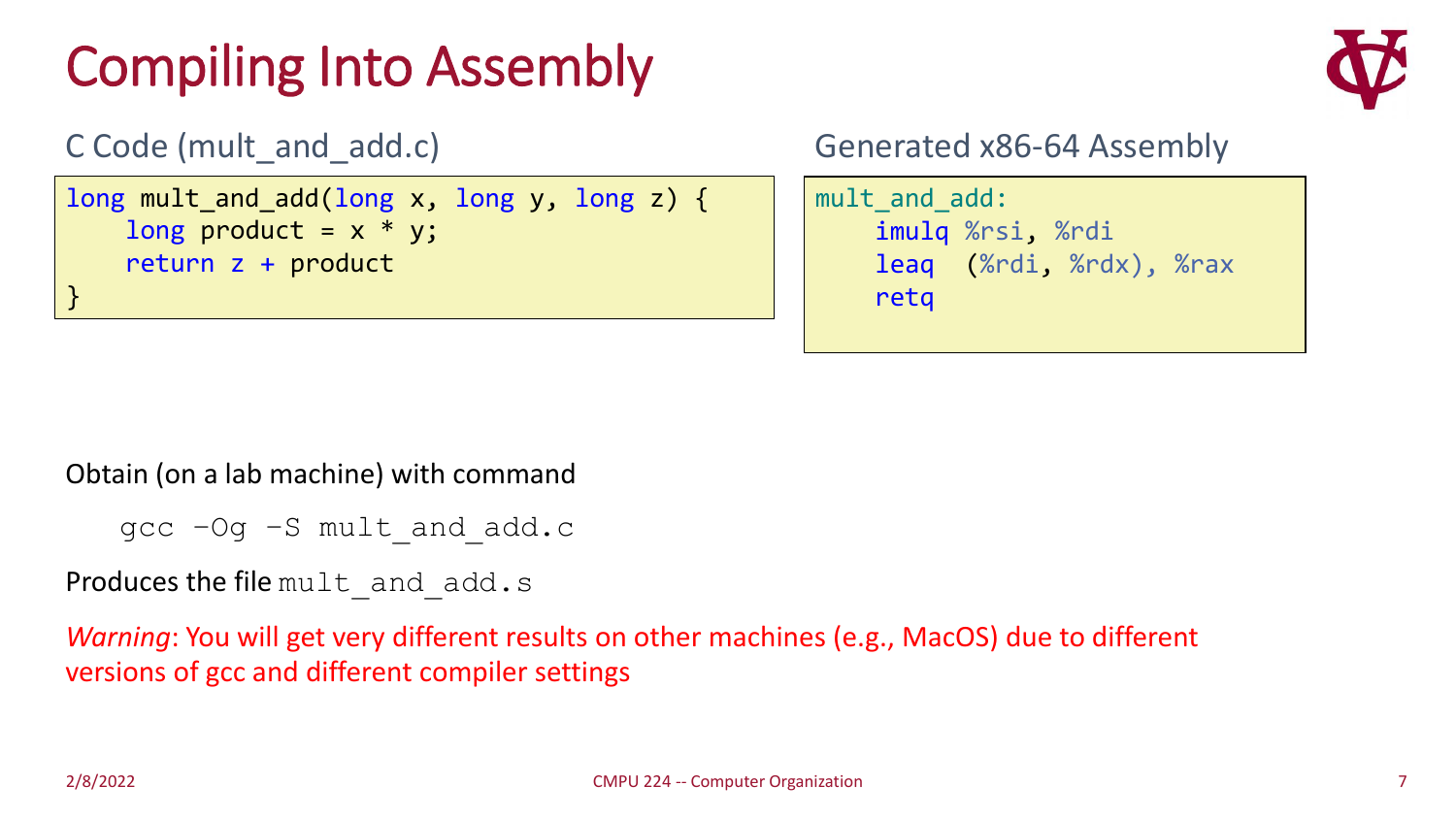# Assembly Characteristics: Data Types



- Integer data of 1 (char), 2 (short), 4 (int), or 8 (long) bytes
	- Data values (signed and unsigned)
	- Addresses (pointers)
- Floating point data of 4 (float) or 8 (double) bytes
	- Stored in a different set of registers
- Code: Byte sequences encoding series of instructions
- No aggregate types such as arrays or structures
	- Just contiguously allocated bytes in memory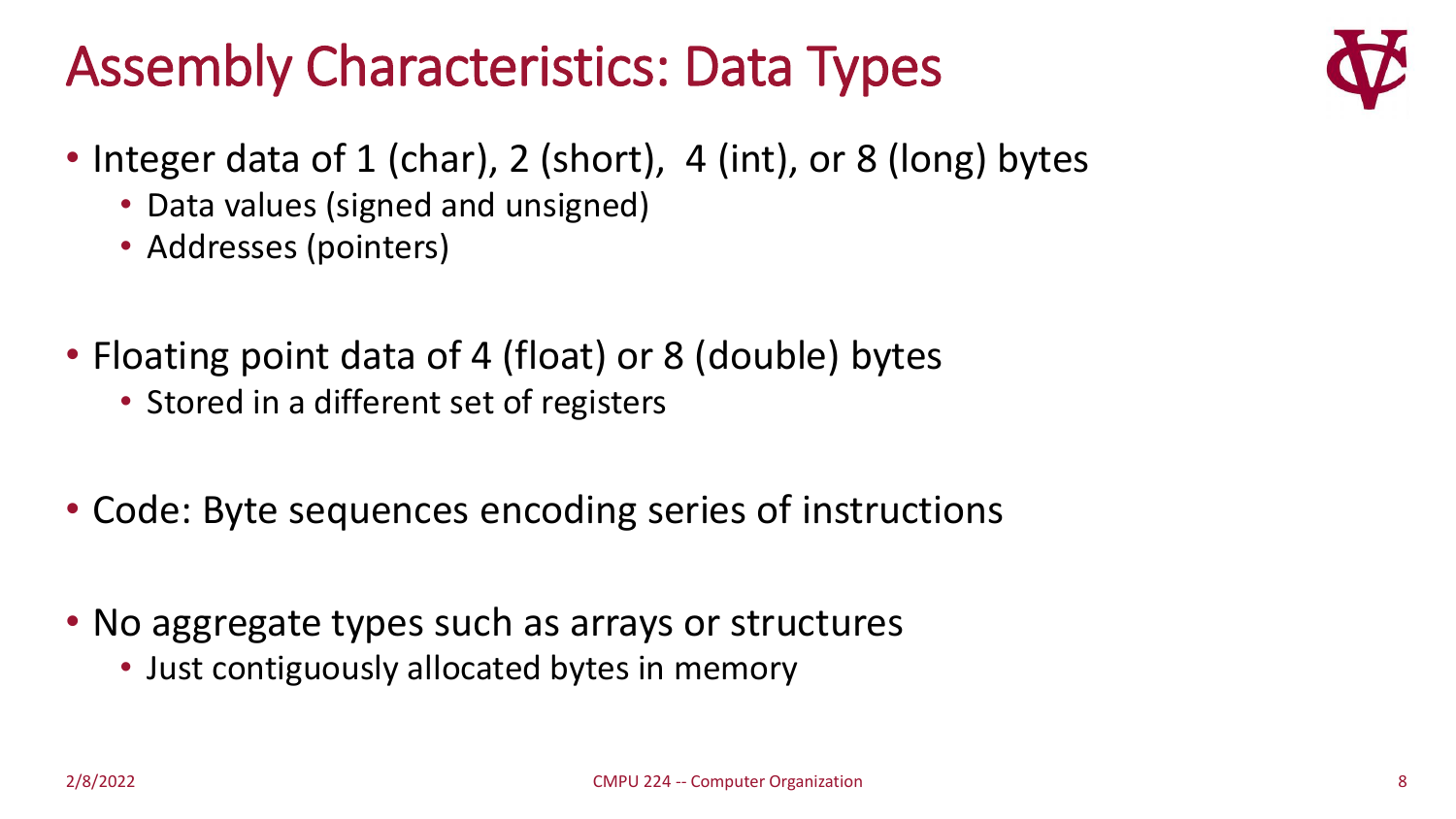# Assembly Characteristics: Operations



- Perform arithmetic function on registers or memory data
	- Math and logic operations
- Transfer data between memory and register
	- Load data from memory into register
	- Store register data into memory
- Transfer control
	- Unconditional jumps to/from procedures
	- Conditional branches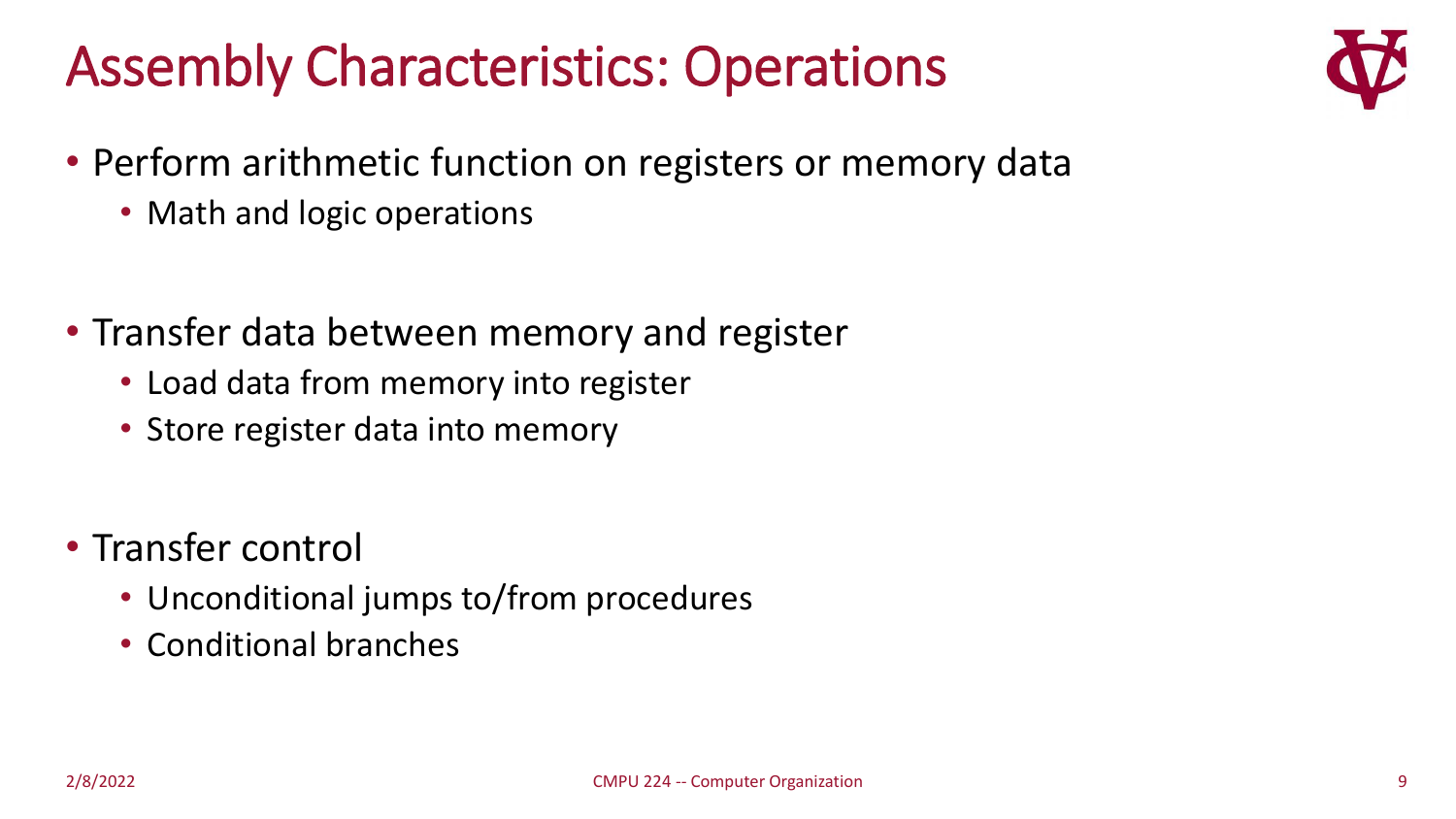# Object Code

Code for mult and add

**0x48 0x0f**

**0xaf**

**0xfe**

- $0x48$
- 0x8d
- $0 \times 04$
- 0x17
- **0xc3**

mult and add: imulq %rsi, %rdi leaq (%rdi, %rdx), %rax retq



- Assembler:  $\text{gcc}-\text{c}$  mult and add.s
	- Translates .s into .o
	- Binary encoding of each instruction
	- Nearly-complete image of executable code
	- Missing linkages between code in different files
	- The number of bytes per instruction varies
- Linker
	- Resolves references between files
	- Combines with code from run-time libraries
		- E.g., code for malloc(), printf()
	- Some libraries are dynamically linked
		- Linking occurs when program begins execution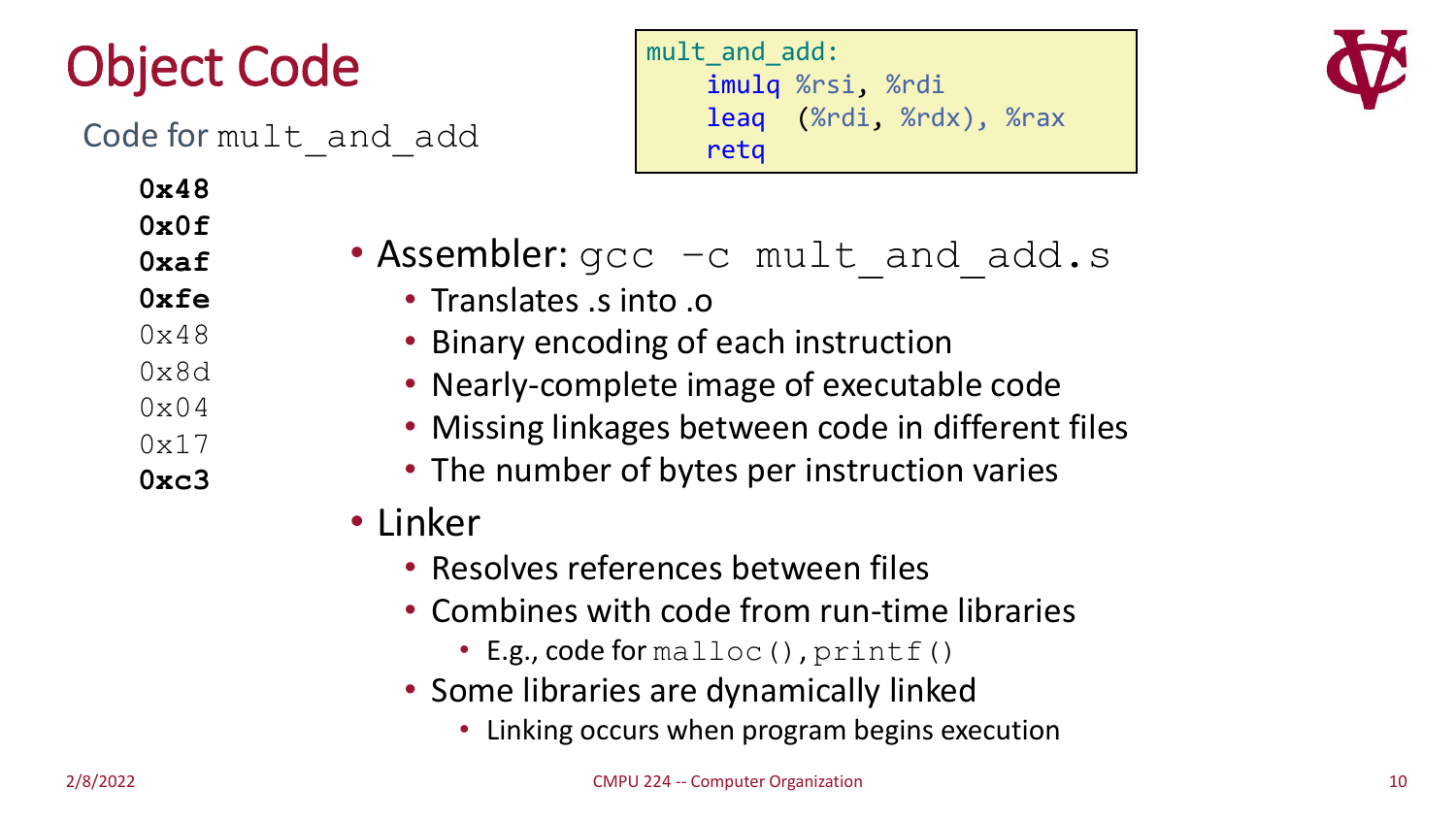# Disassembling Object Code

• Disassembler

#### **objdump –d mult\_and\_add**

- Useful tool for examining object code
- Analyzes bit pattern of series of instructions
- Produces approximate rendition of assembly code
- Can be run on either executable binary program or  $\cdot \circ$  file

#### • Disassembled

| $ 00000000004004e7$ <mult add="" and="">:</mult> |      |                                              |  |
|--------------------------------------------------|------|----------------------------------------------|--|
| 4004e7: 48 Of af fe                              | imul | <b>&amp;rsi, &amp;rdi</b>                    |  |
| 4004eb: 48 8d 04 17                              | lea  | $(\text{3rdi}, \text{3rdx})$ , $\text{3rax}$ |  |
| 4004ef: c3                                       | retg |                                              |  |
|                                                  |      |                                              |  |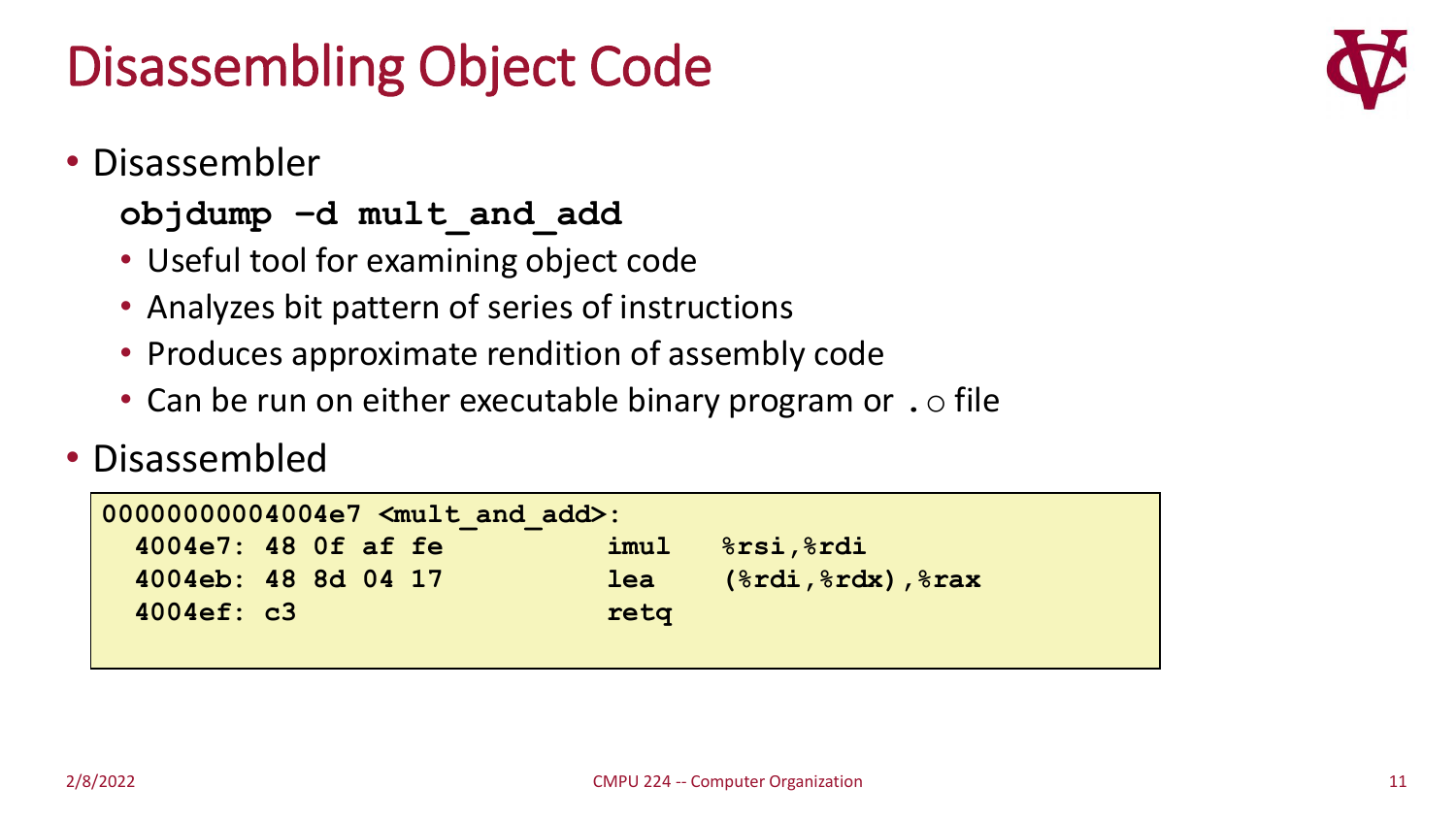#### x86-64 Integer Registers

| <b><i><u><b></b>srax</u></i></b> | 8r8  |
|----------------------------------|------|
| 8rbx                             | 8r9  |
| $8$ rcx                          | 8r10 |
| <b>&amp;rdx</b>                  | 8r11 |
| $8$ rsi                          | 8r12 |
| $ \text{\texttt{\char'42}}$      | 8r13 |
| $\sqrt{2}$ rsp                   | 8r14 |
| <b><i>forb</i></b>               | 8r15 |

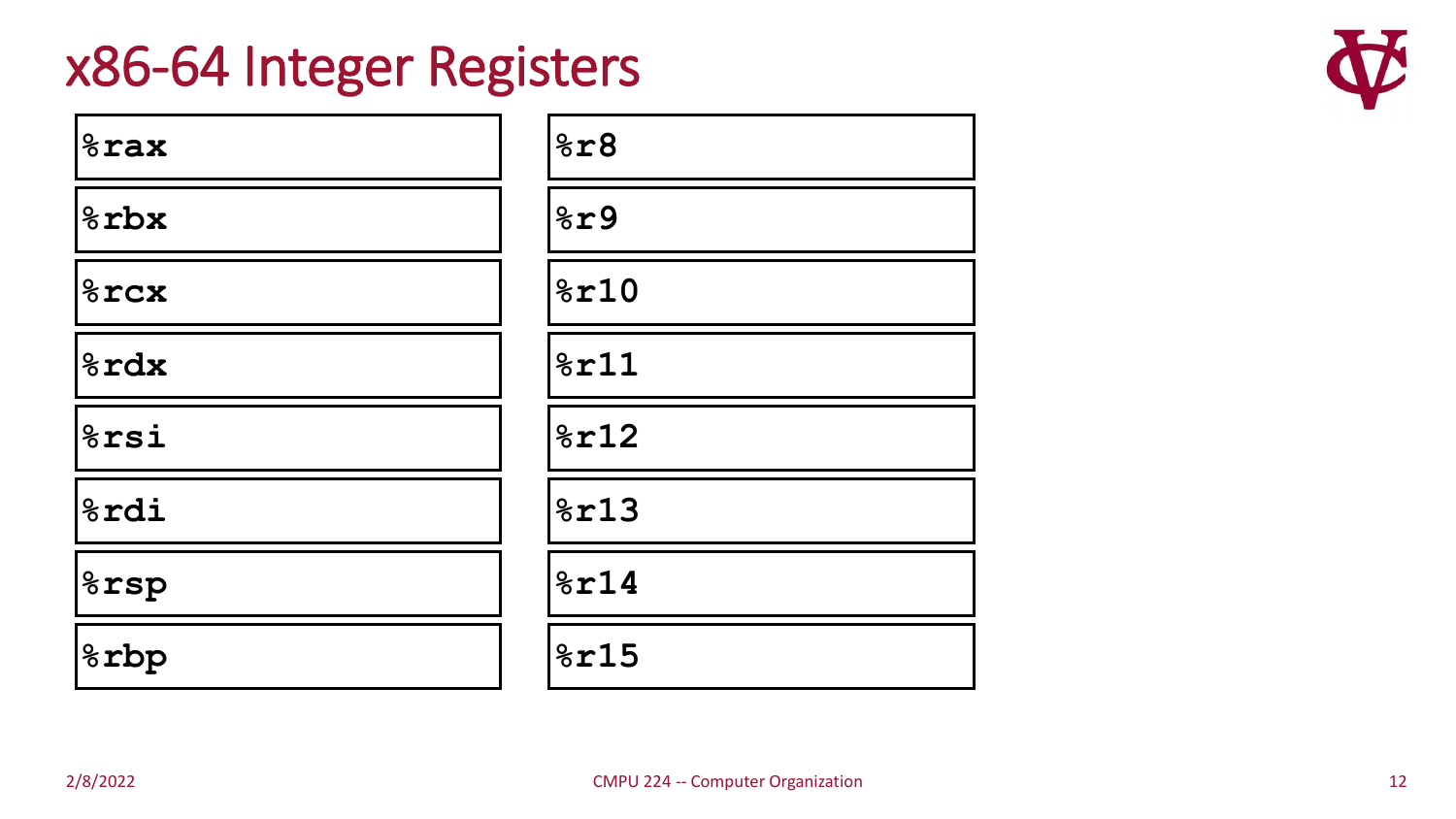#### x86-64 Integer Registers



| $8$ rax                | $8$ eax         | 8r8  | %r8d  |
|------------------------|-----------------|------|-------|
| %rbx                   | <b>&amp;ebx</b> | 8r9  | %r9d  |
| 8rcx                   | $8$ ecx         | 8r10 | 8r10d |
| &rdx                   | %edx            | 8r11 | 8r11d |
| $8$ rsi                | %esi            | 8r12 | 8r12d |
| %rdi                   | %edi            | 8r13 | 8r13d |
| $\frac{1}{6}$ rsp      | <b>&amp;esp</b> | 8r14 | 8r14d |
| <i><b>&amp;rbp</b></i> | <b>&amp;ebp</b> | 8r15 | 8r15d |

• Can reference low-order 4 bytes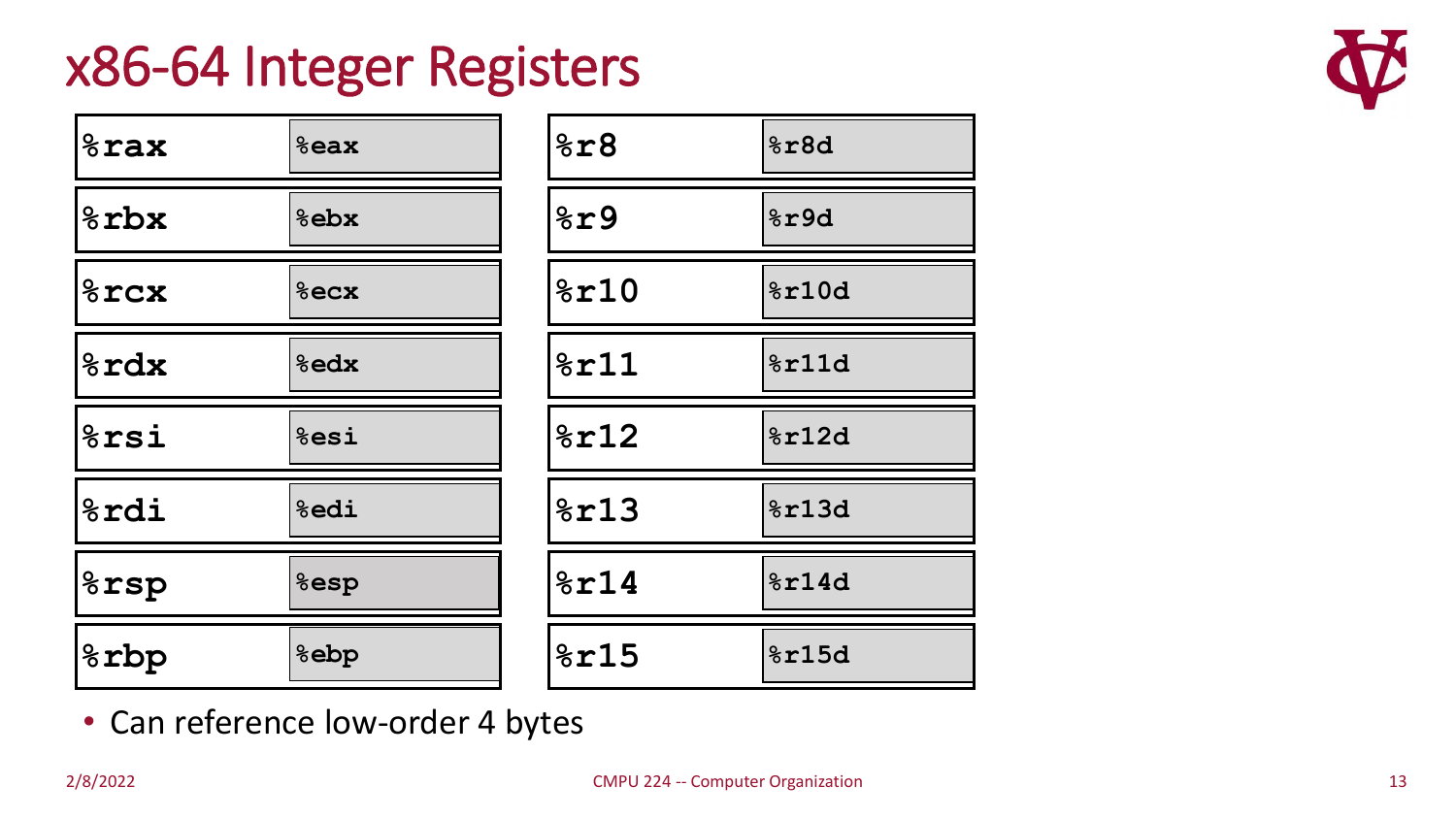# Integer Registers

- The lower portion of each 64-bit register can referred to by alternate register names
- All 64-bit registers start with r
- All named 32-bit registers start with e

| 64-bit register Lower 32 bits Lower 16 bits Lower 8 bits |      |      |      |
|----------------------------------------------------------|------|------|------|
| rax                                                      | eax  | aх   | al   |
| rbx                                                      | ebx  | bx   | ы    |
| rcx                                                      | ecx  | CX   | cl   |
| rdx                                                      | edx  | dx   | dl   |
| rsi                                                      | esi  | si   | sil  |
| rdi                                                      | edi  | di   | dil  |
| rbp                                                      | ebp  | bp   | bpl  |
| rsp                                                      | esp  | sp   | spl  |
| r8                                                       | r8d  | r8w  | r8b  |
| r9                                                       | r9d  | r9w  | r9b  |
| r10                                                      | r10d | r10w | r10b |
| r11                                                      | r11d | r11w | r11b |
| r12                                                      | r12d | r12w | r12b |
| r13                                                      | r13d | r13w | r13b |
| r14                                                      | r14d | r14w | r14b |
| r15                                                      | r15d | r15w | r15b |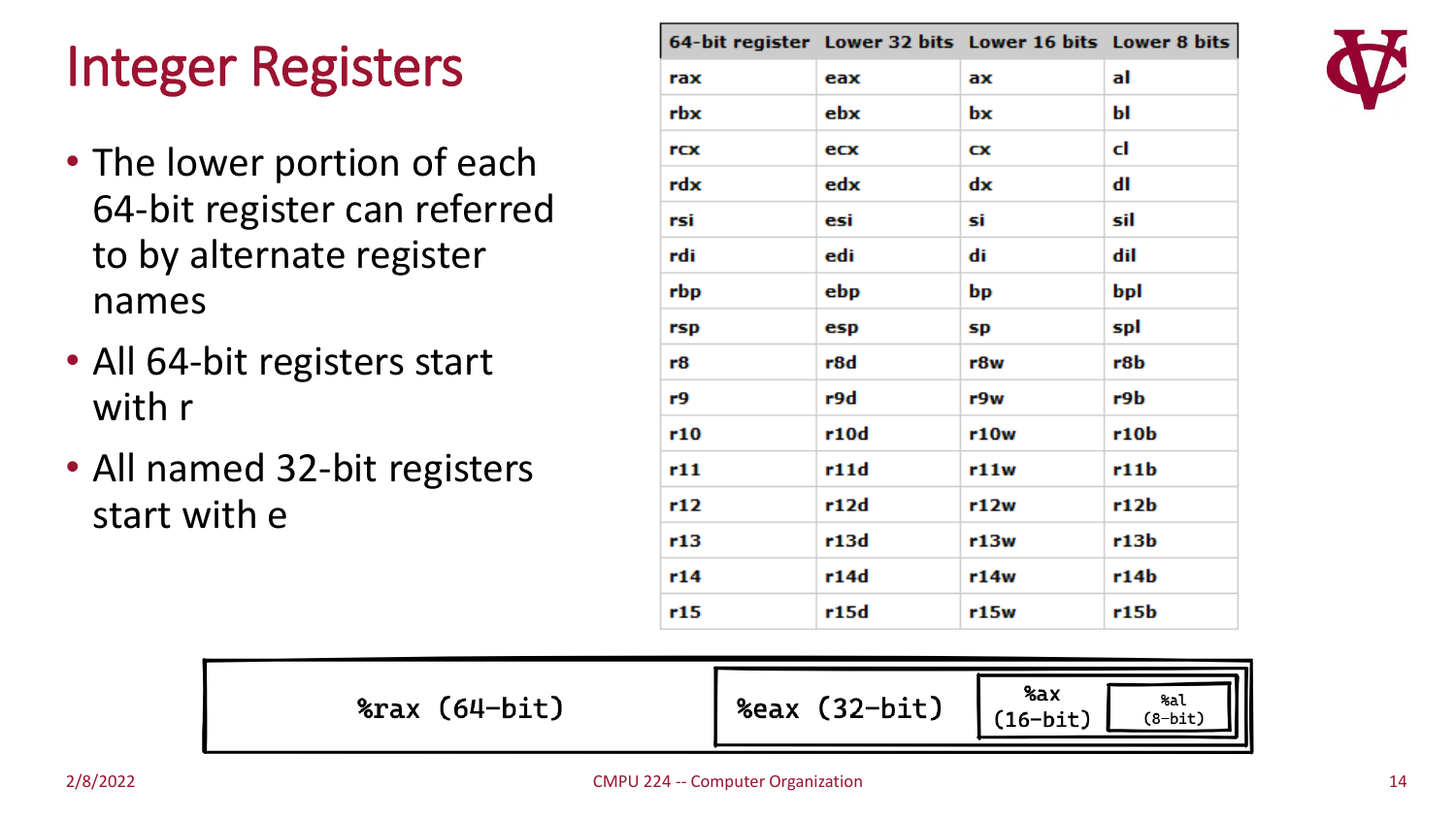### Assembly instructions



- Instruction Format: **ins** *Source***,** *Dest*
	- **ins**: opcode (instruction)
	- **source**, **dest**: operands
		- Most opcodes have two operands, but some only have one
- Operand Types
	- *Immediate:* Constant integer data
		- Example: **\$0x400, \$-533**
		- Like C constants, but prefixed with **\$**
		- Encoded with either 1, 2, or 4 bytes
	- *Register:* One of 16 the integer register names prefixed with a **%**
		- Example: **%rax, %r13**
		- Some registers have special uses for particular instructions
	- *Memory:* Consecutive bytes of memory at a given address
		- Simplest example: **(%rax)**
		- Various other "addressing modes"
		- **Note**: an address can also be specified with as a constant without the \$ prefix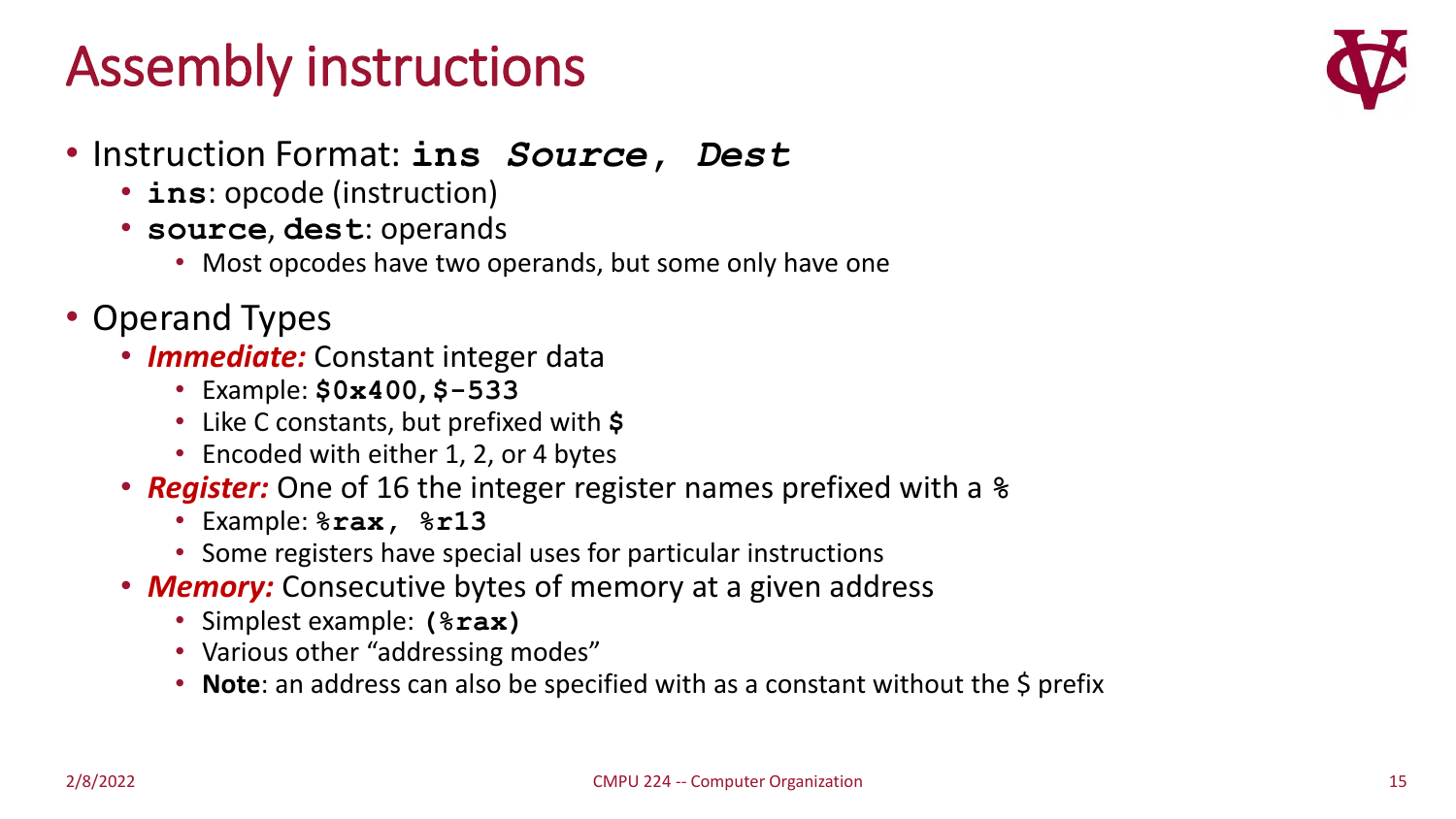# Our first instruction: move (mov)



#### • movq Source, Dest

- Moves (copies) the source operand to the destination operand
- Has many purposes
	- Load an immediate value (number) into a register
	- Copy a value from one register into another register
	- Read a value from a memory address
	- Write a value from a memory address
- In other hardware architectures, these operations are done with several different instructions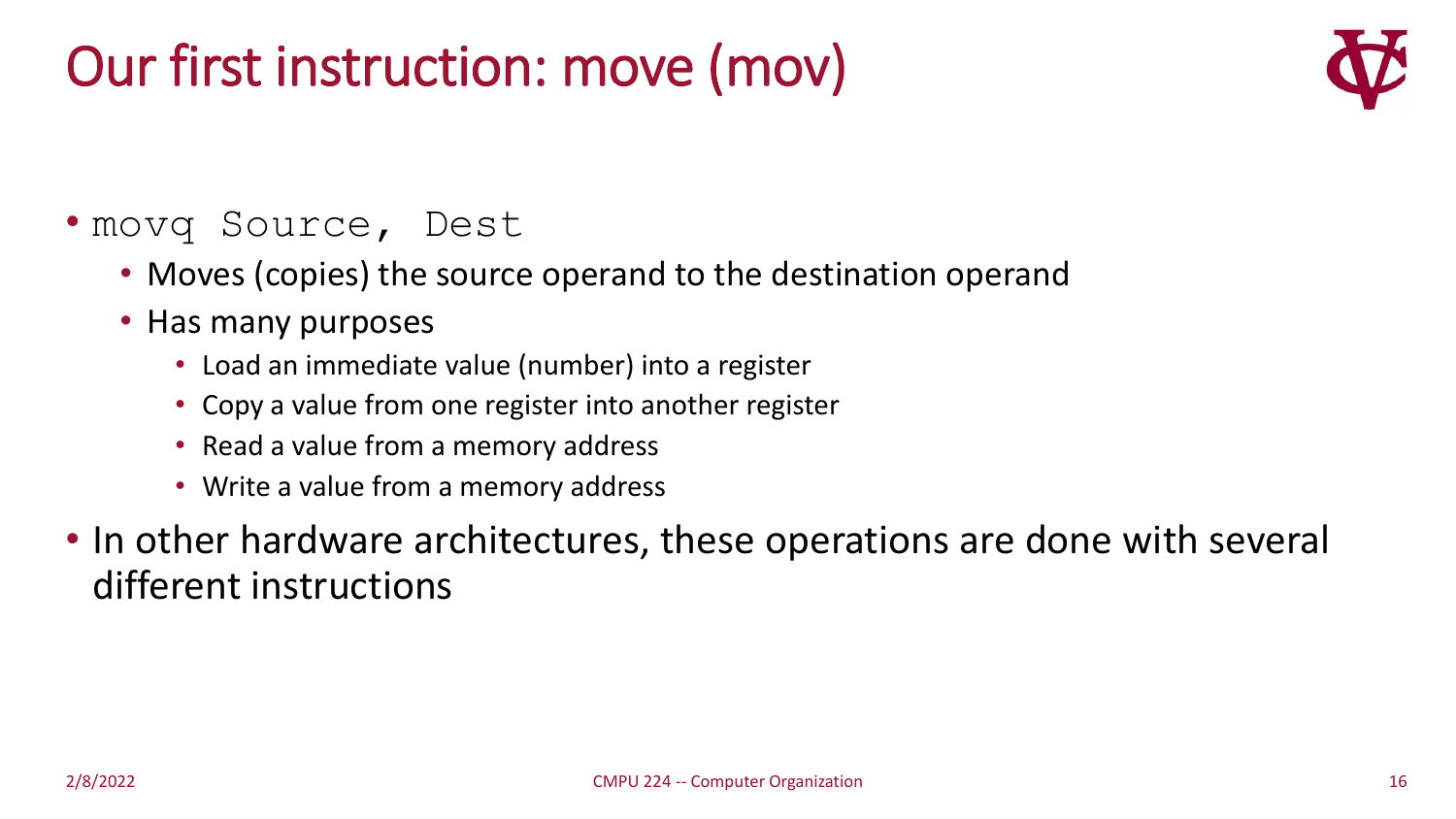### **movq** Operand Combinations





#### *Cannot do memory-memory transfer with a single instruction*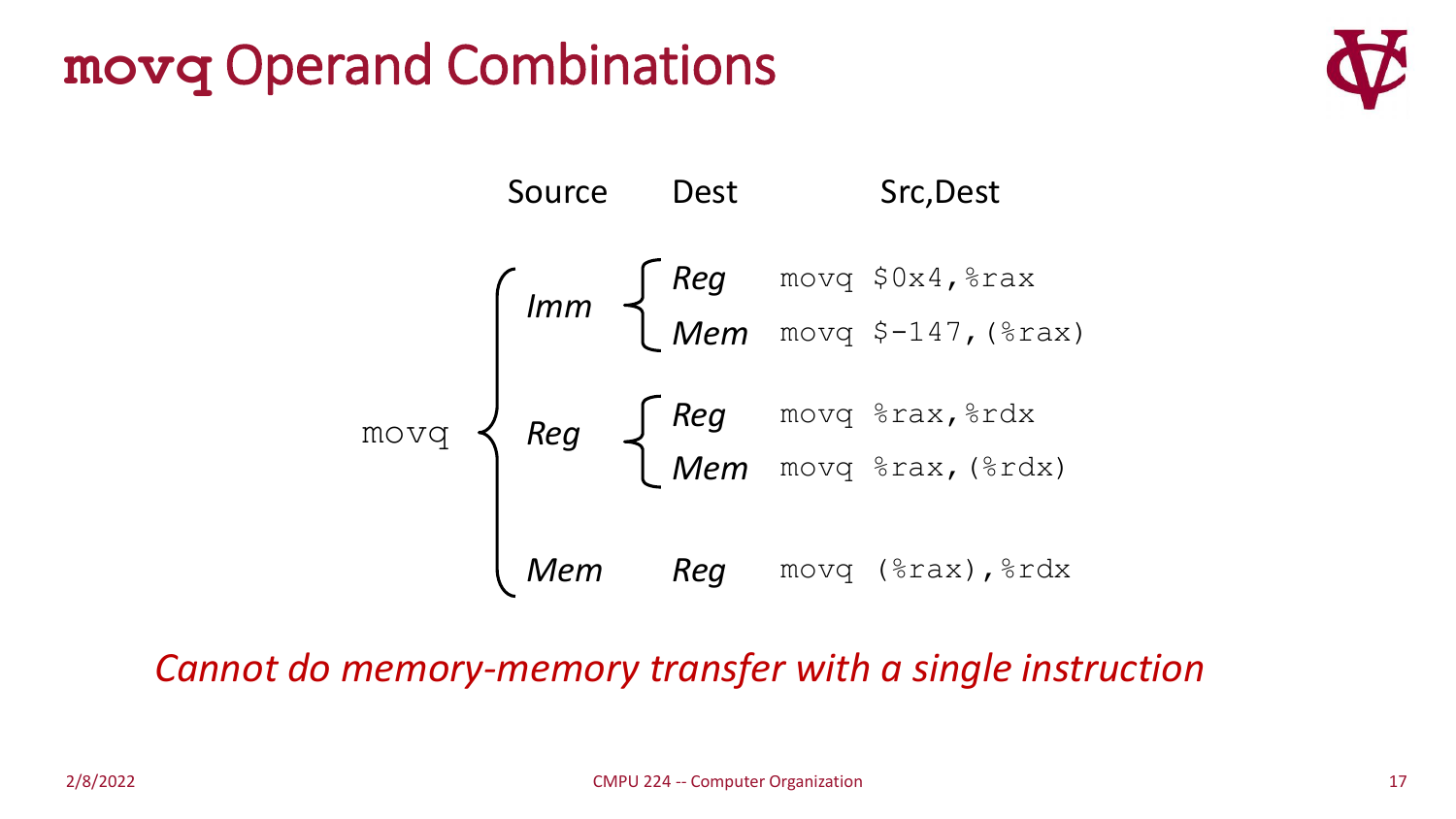### Instruction suffixes



- Most assembly instructions take a suffix:
	- b (byte: 1 byte)
	- w (word: 2 bytes)
	- I (long word: 4 bytes)
	- q (quad word: 8 bytes)
- Often used with the low-order registers (e.g.,  $\frac{1}{6}$ eax,  $\frac{2}{6}$ ax,  $\frac{2}{6}$ al)
	- movb  $$-17$ ,  $%$ al
	- movw %bp, %sp
	- movl \$0x4050, %eax
- In general, only the specific register bytes or memory locations are modified
	- Exception: " $1$ " instructions that have a register as a destination will set the upper order bits to 0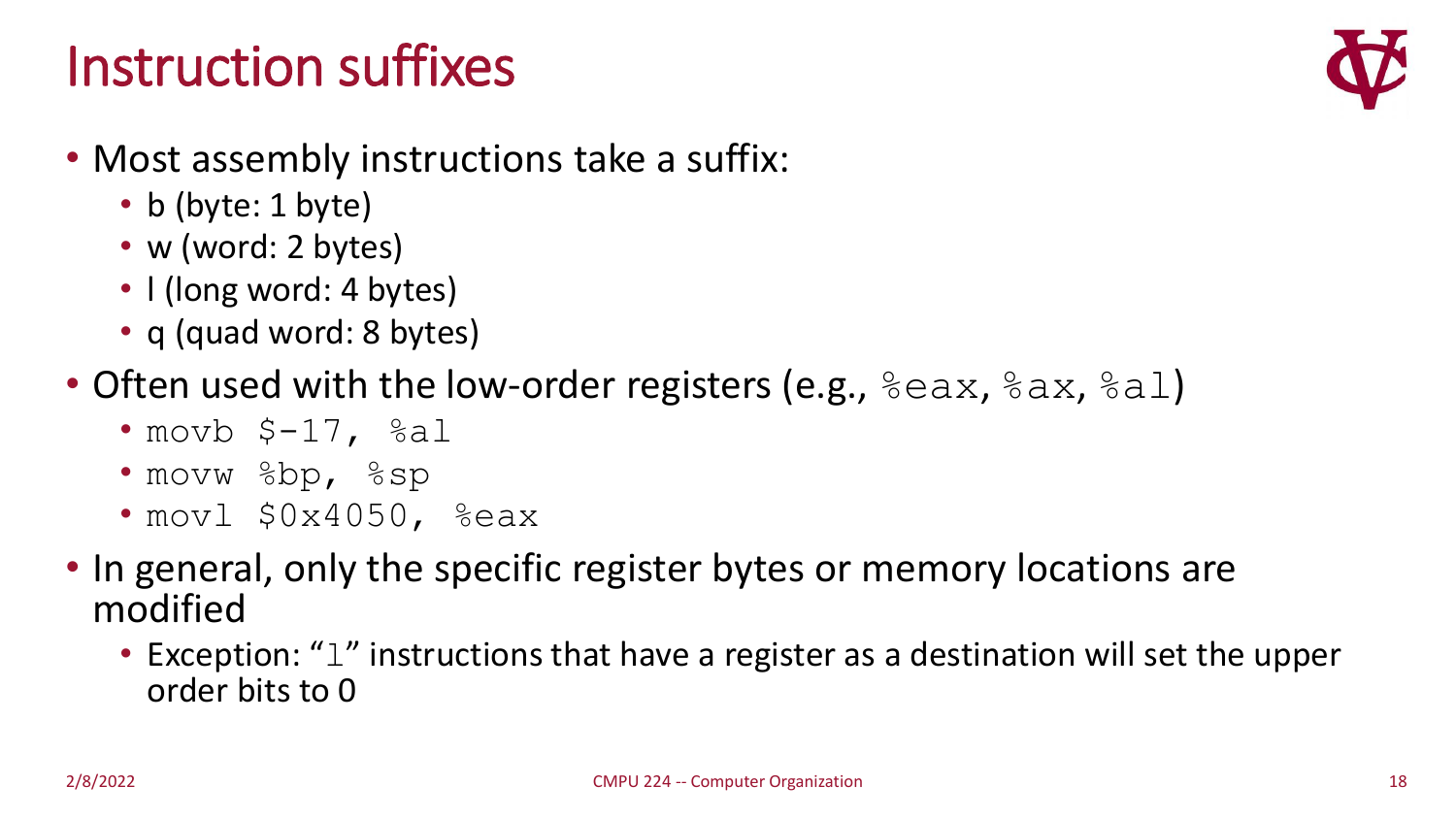# Normal Memory Addressing Modes



- Normal (R) Mem[Reg[R]]
	- Register R specifies memory address
	- Pointer dereferencing in C

```
movq (%rcx),%rax
```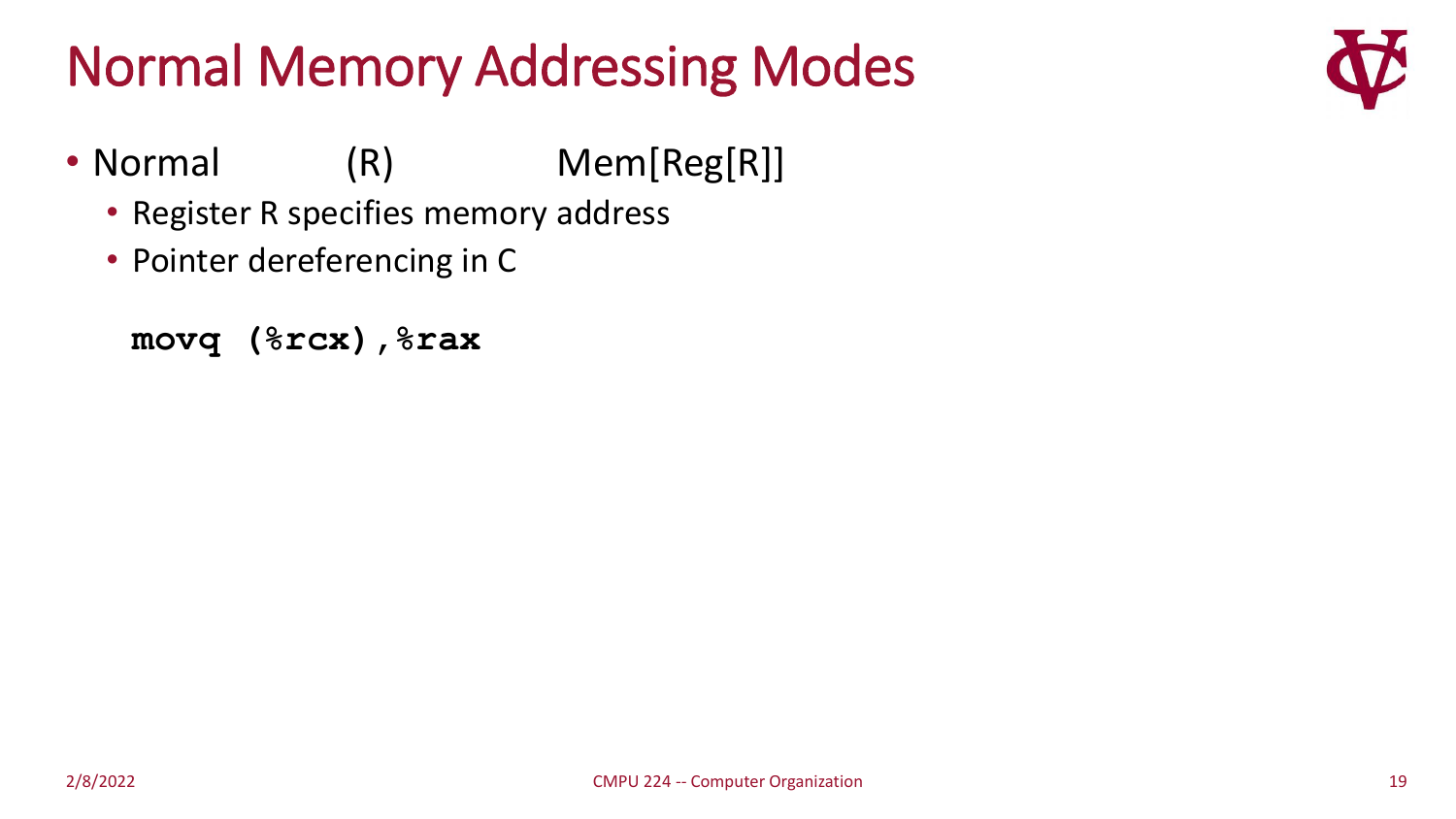# Simple Memory Addressing Modes



- Normal (R) Mem[Reg[R]]
	- Register R specifies memory address
	- Pointer dereferencing in C

```
movq (%rcx),%rax
```
- Displacement D(R) Mem[Reg[R]+D]
	- Register R specifies start of memory region
	- Constant displacement D specifies offset

```
movq 8(%rbp),%rdx
```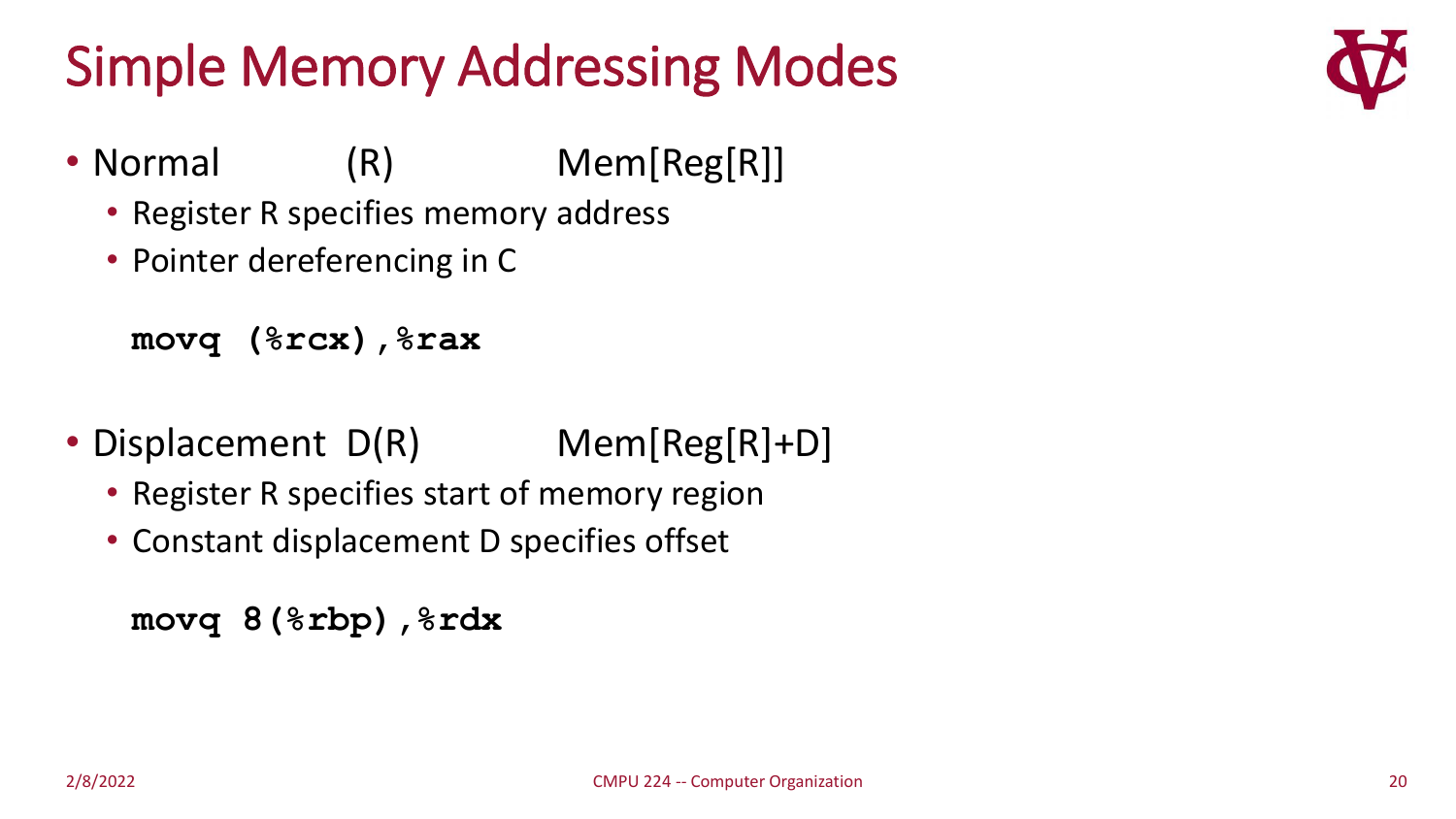# Indexed Memory Addressing Modes



- $\bullet$  Indexed ,  $R_i$ ) Mem[Reg[ $R_b$ ] + Reg[ $R_i$ ]]
	- Register  $R_b$  often specifies base memory address
	- Register  $R_i$  often acts as an index
	- Often used in accessing arrays **movq (%rcx, %rdx),%rax**
- Scaled Indexed  $(R_b, R_i, s)$  Mem[Reg[ $R_b$ ] + Reg[ $R_i$ ]\*s]
	- s is called the scaling factor
	- Must be 1, 2, 4, 8 (why these numbers?)
	- **movq (%rcx, %rdx, 8),%rax**
	- $R_b$  is optional (,  $R_i$ , s) is a valid operand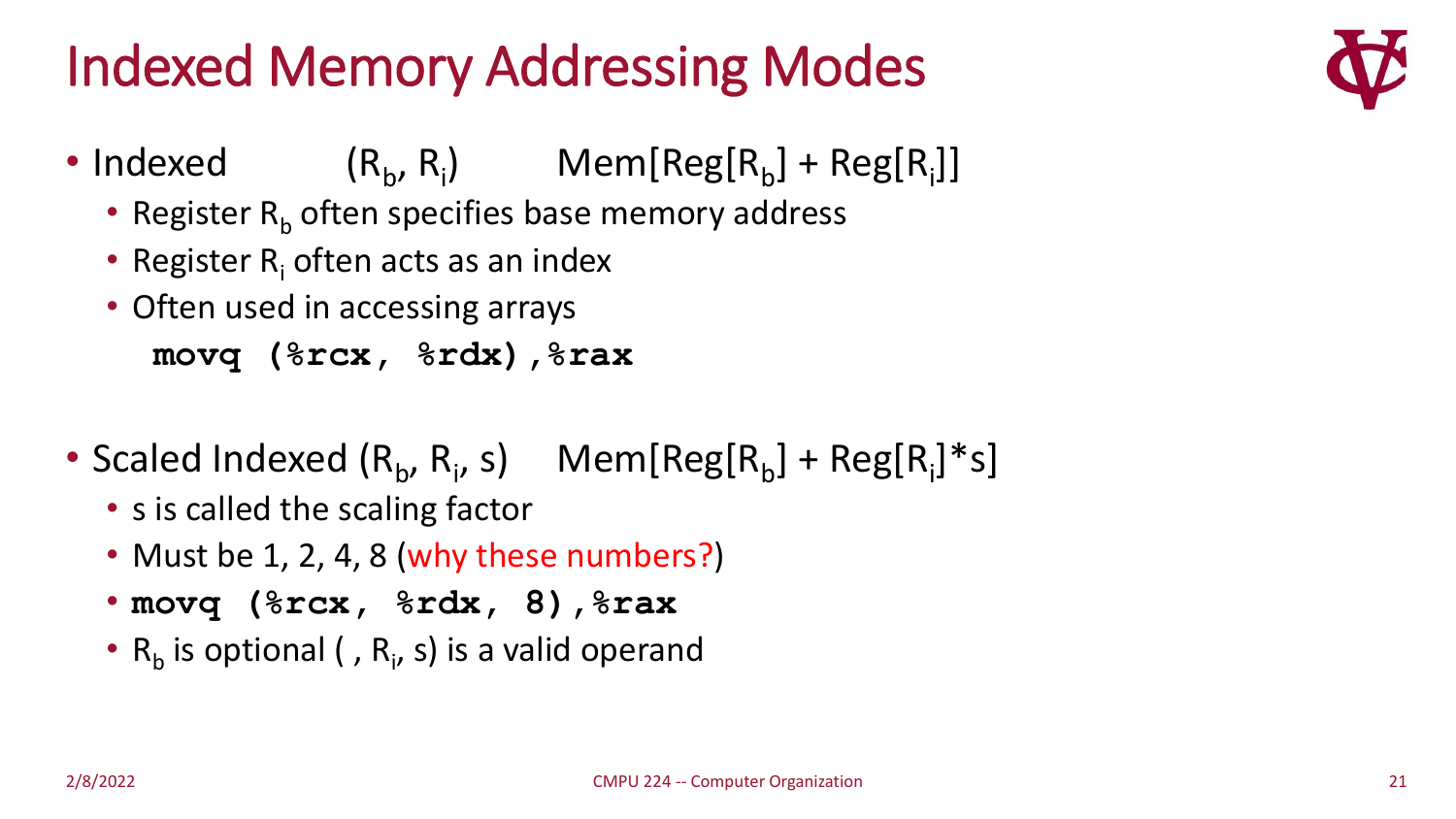Complete Memory Addressing Modes



• Most General Form

 $D(R_b, R_i)$ ,S) Mem[Reg[R<sub>b</sub>]+S\*Reg[R<sub>i</sub>]+ D]

- D: Constant "displacement" 1, 2, or 4 bytes
- $R_h$ : : Base register: Any of 16 integer registers
- $R_i$ : : Index register: Any, except for **%rsp**
- S: Scale: 1, 2, 4, or 8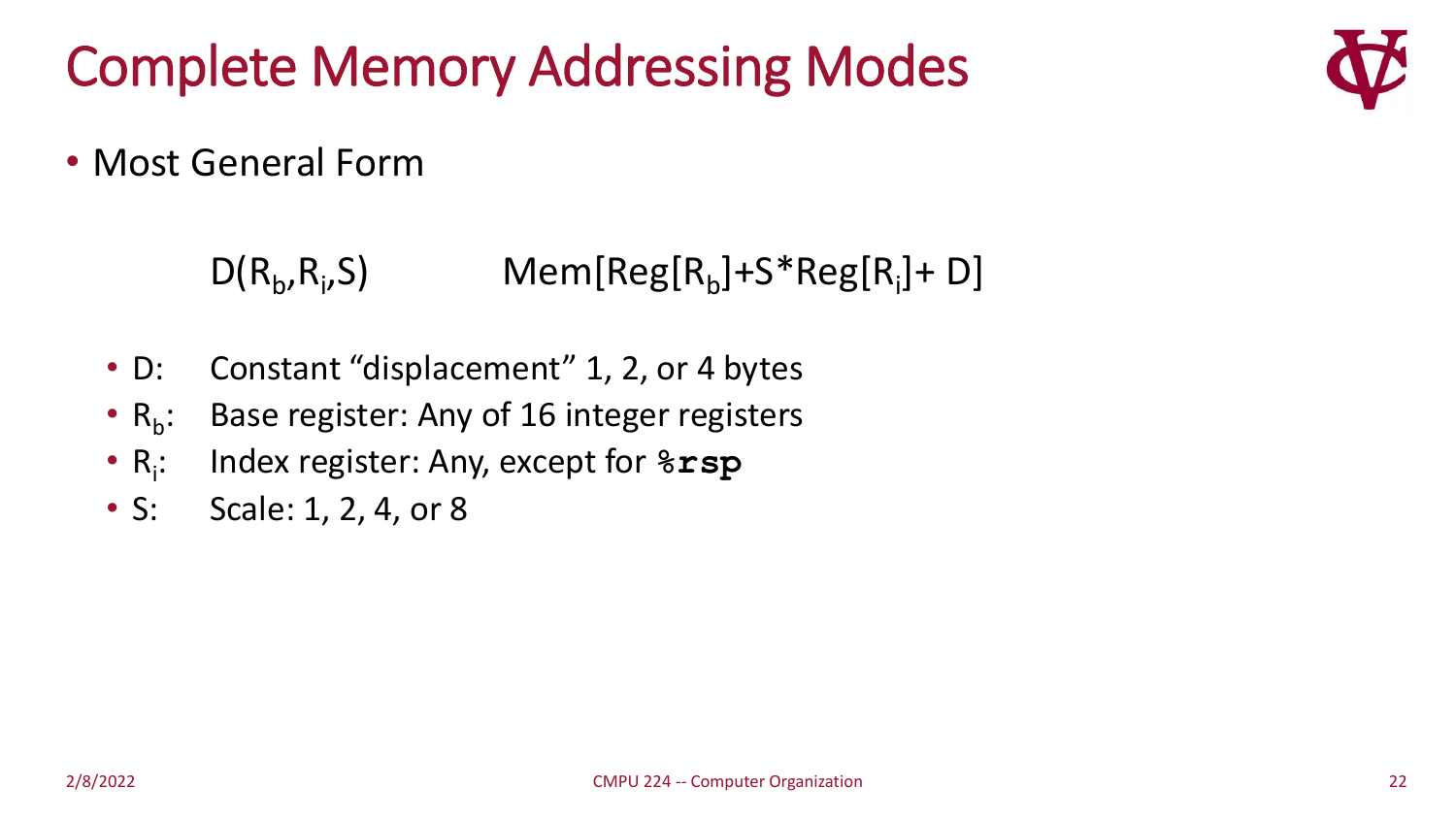

| %rdx    | 0xf000 |
|---------|--------|
| $8$ rcx | 0x0100 |

| <b>Expression</b>                   | <b>Address Computation</b> | <b>Address</b> |
|-------------------------------------|----------------------------|----------------|
| $\vert 0x8 \, (\text{8xdx}) \vert$  |                            |                |
| $(\$rdx,$ $\Srcx)$                  |                            |                |
| $(*rdx,$ $rcx, 4)$                  |                            |                |
| $\vert 0x80$ (, $\text{grad}x$ , 2) |                            |                |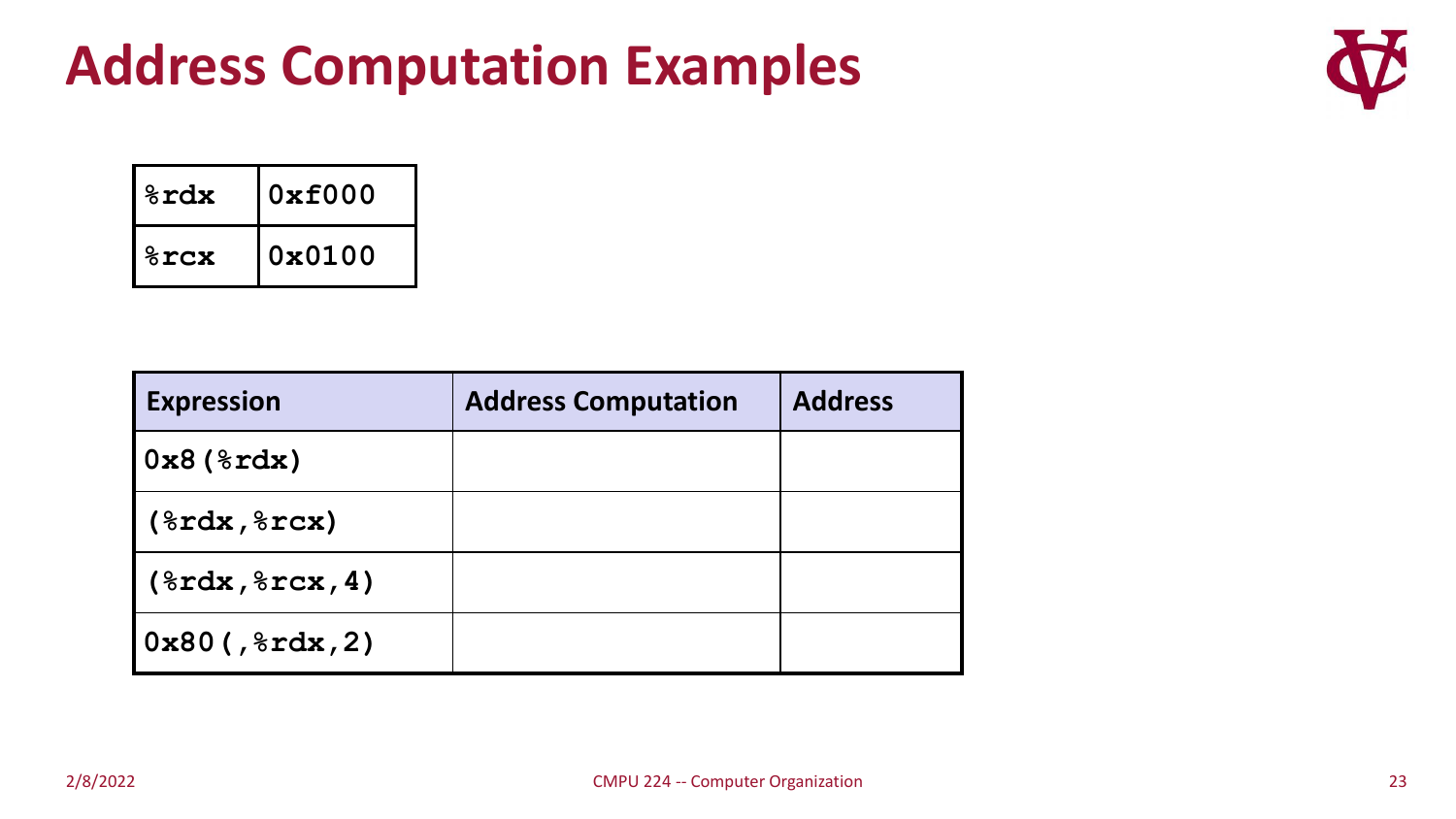

| %rdx    | 0xf000 |
|---------|--------|
| $8$ rcx | 0x0100 |

| <b>Expression</b>      | <b>Address Computation</b> | <b>Address</b> |
|------------------------|----------------------------|----------------|
| $0x8$ ( $\text{xdx}$ ) | $0xE000 + 0x8$             | 0xf008         |
| $(\$rdx,$ $\Srcx)$     |                            |                |
| $(\$rdx,$ $srcx, 4)$   |                            |                |
| $0x80$ (, $8xdx$ , 2)  |                            |                |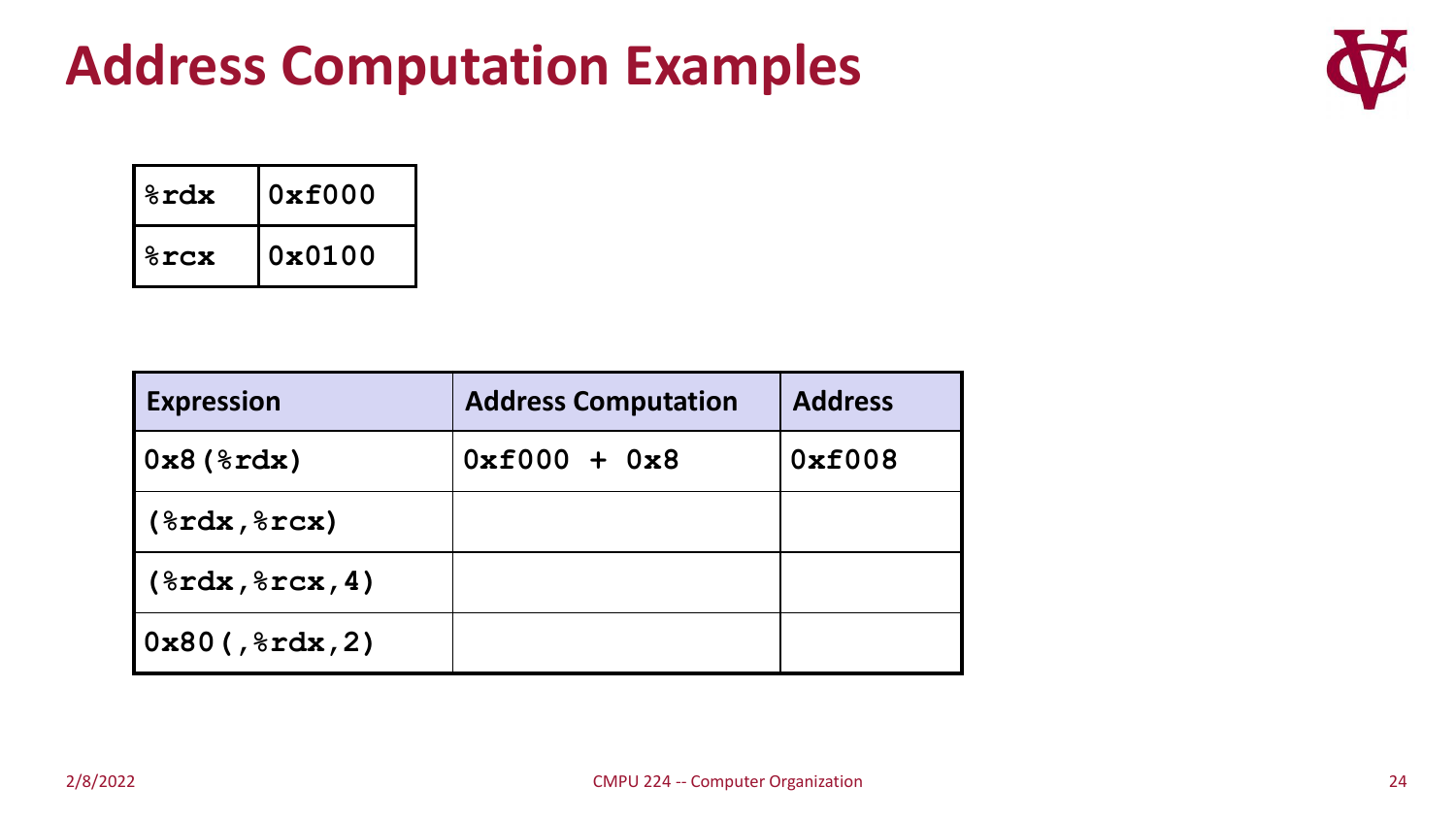

| %rdx    | 0xf000 |
|---------|--------|
| $8$ rcx | 0x0100 |

| <b>Expression</b>     | <b>Address Computation</b> | <b>Address</b> |
|-----------------------|----------------------------|----------------|
| $0x8$ ( $xdx$ )       | $0xf000 + 0x8$             | 0xf008         |
| $(\$rdx,$ $\Srcx)$    | $0xf000 + 0x100$           | 0xf100         |
| $(\$rdx,$ $srcx, 4)$  |                            |                |
| $0x80$ (, $8xdx$ , 2) |                            |                |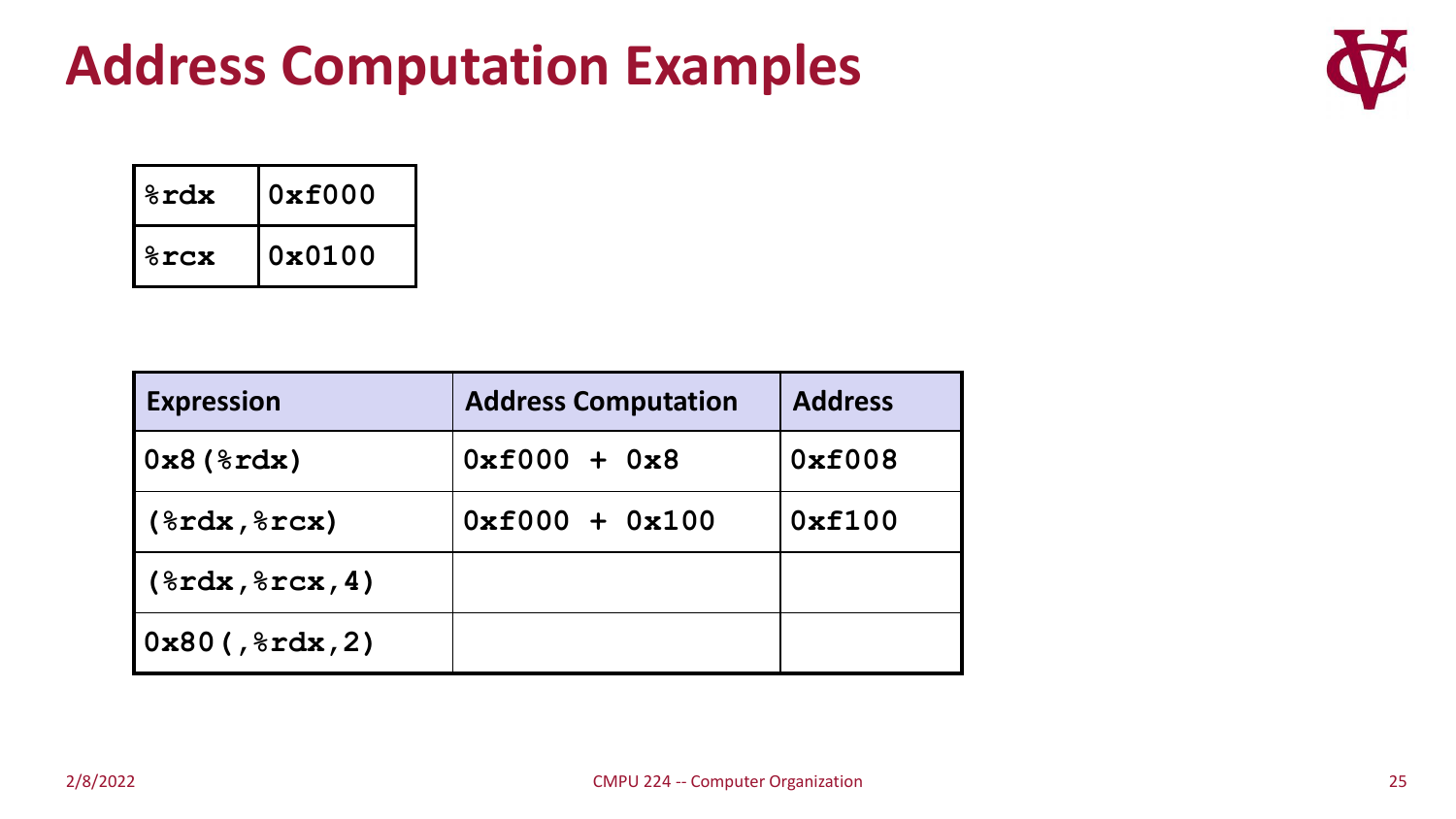

| %rdx    | 0xf000 |
|---------|--------|
| $8$ rcx | 0x0100 |

| <b>Expression</b>                    | <b>Address Computation</b> | <b>Address</b> |
|--------------------------------------|----------------------------|----------------|
| $\vert 0x8 \, (\text{grad} x) \vert$ | $0xE000 + 0x8$             | 0xf008         |
| $(\$rdx,$ $\Srcx)$                   | $0xf000 + 0x100$           | 0xf100         |
| $(\$rdx,$ $\Srcx, 4)$                | $0xf000 + 4*0x100$         | 0xf400         |
| $(0x80($ , $8xdx, 2)$                |                            |                |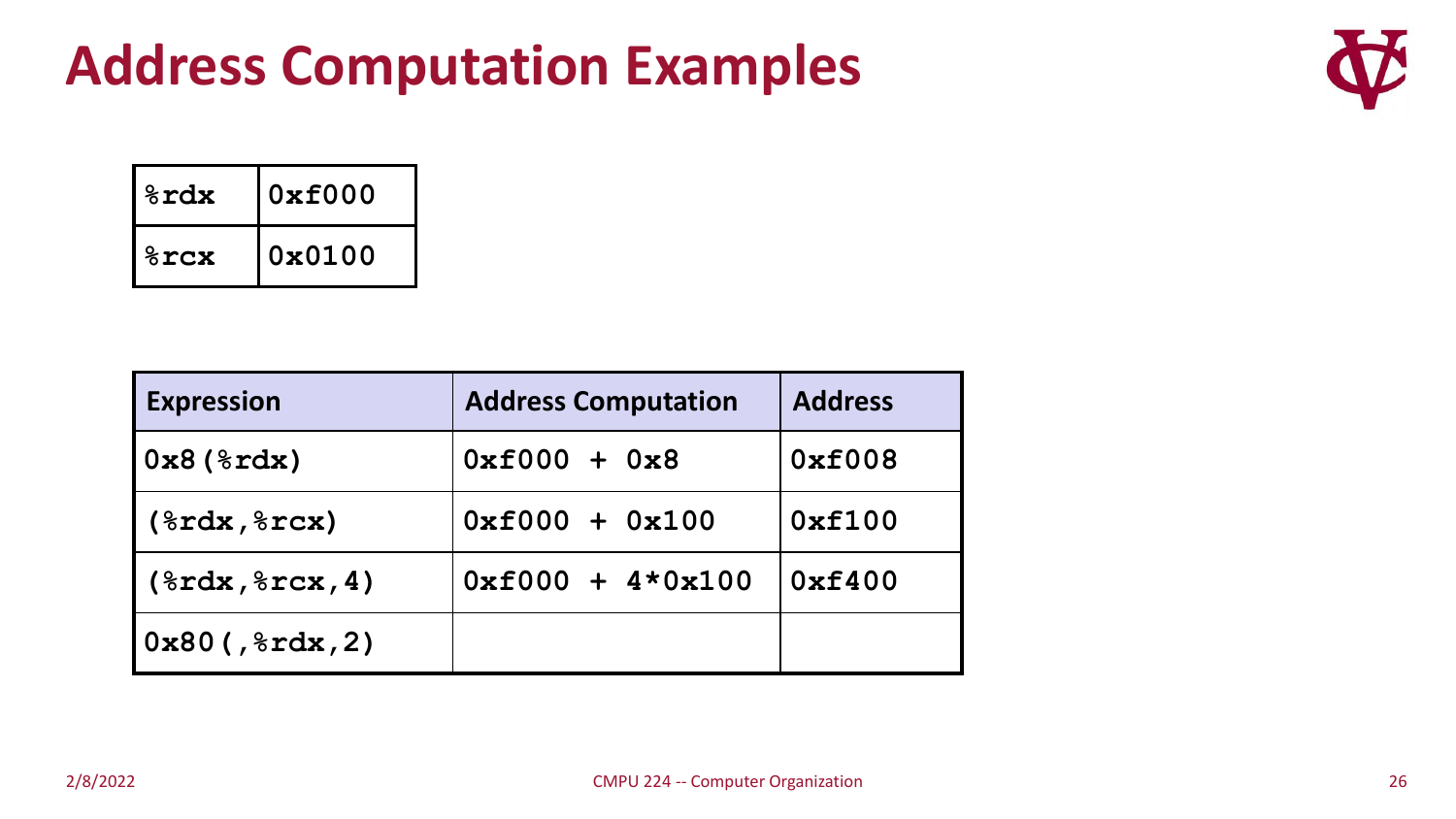

| %rdx    | 0xf000 |
|---------|--------|
| $8$ rcx | 0x0100 |

| <b>Expression</b>      | <b>Address Computation</b> | <b>Address</b> |
|------------------------|----------------------------|----------------|
| $0x8$ ( $\text{xdx}$ ) | $0xf000 + 0x8$             | 0xf008         |
| $(\$rdx,$ $\Srcx)$     | $0xf000 + 0x100$           | 0xf100         |
| $(\$rdx,$ $srcx, 4)$   | $0xf000 + 4*0x100$         | 0xf400         |
| $0x80$ (, $8xdx$ , 2)  | $2*0xf000 + 0x80$          | 0x1e080        |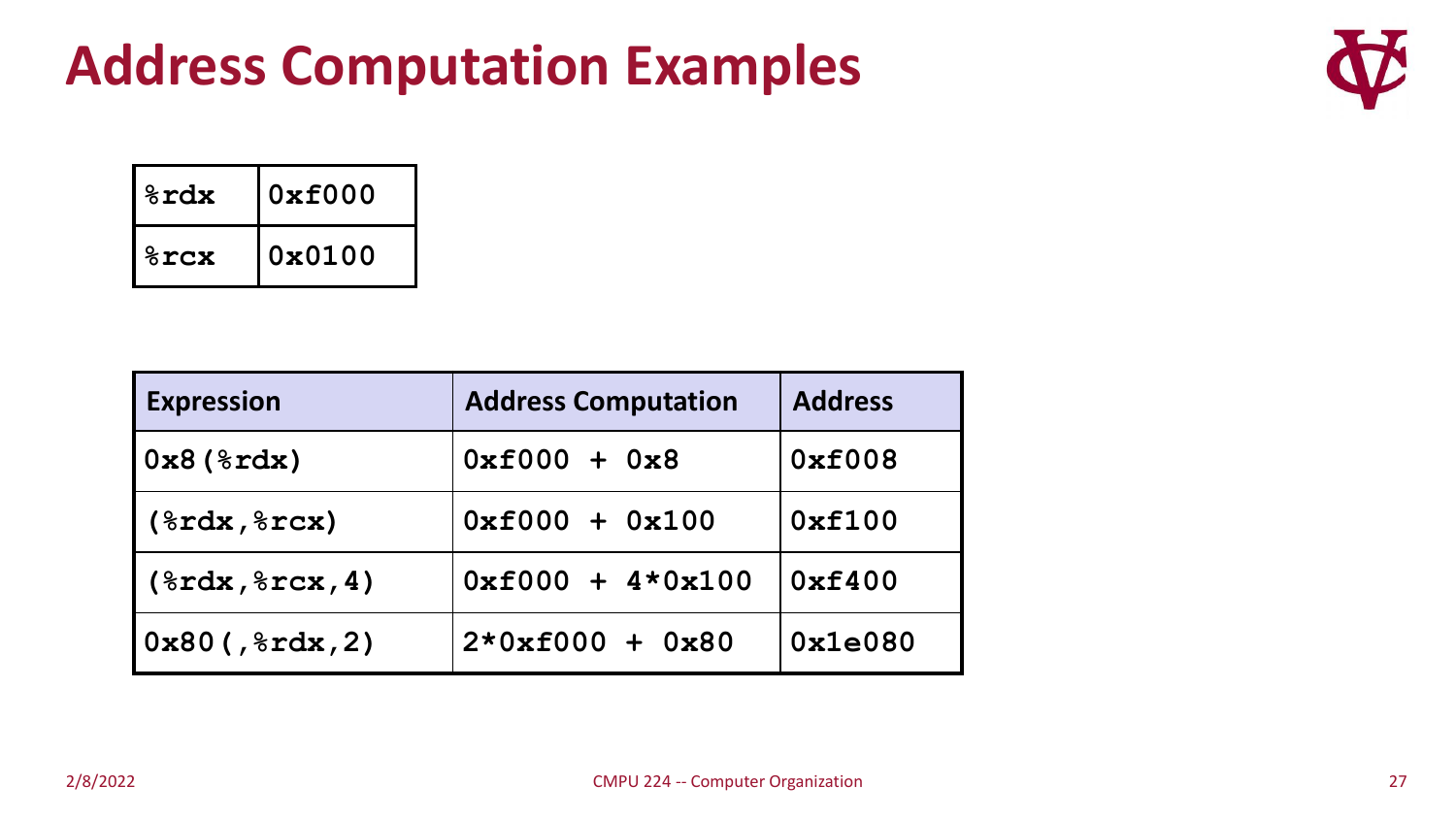

| <b>Operand</b>            | <b>Address</b> | <b>Value at</b><br><b>Address</b> |
|---------------------------|----------------|-----------------------------------|
| 0x104                     |                |                                   |
| $(\$ax)$                  |                |                                   |
| $4$ ( $8$ rax)            |                |                                   |
| $9$ (%rax, %rdx)          |                |                                   |
| 260 (%rcx, %rdx)          |                |                                   |
| $0$ xFC $($ , $8$ rcx, 4) |                |                                   |
| $(\$rax, %rdx, 4)$        |                |                                   |

| Register               | Value |
|------------------------|-------|
| <b><i>&amp;rax</i></b> | 0x100 |
| $8$ rcx                | 0x1   |
| <b>&amp;rdx</b>        | 0x3   |

| Memory<br><b>Address</b> | Value |
|--------------------------|-------|
| 0x100                    | 0xFF  |
| 0x104                    | 0xAB  |
| 0x108                    | 0x13  |
| 0x10C                    | 0x11  |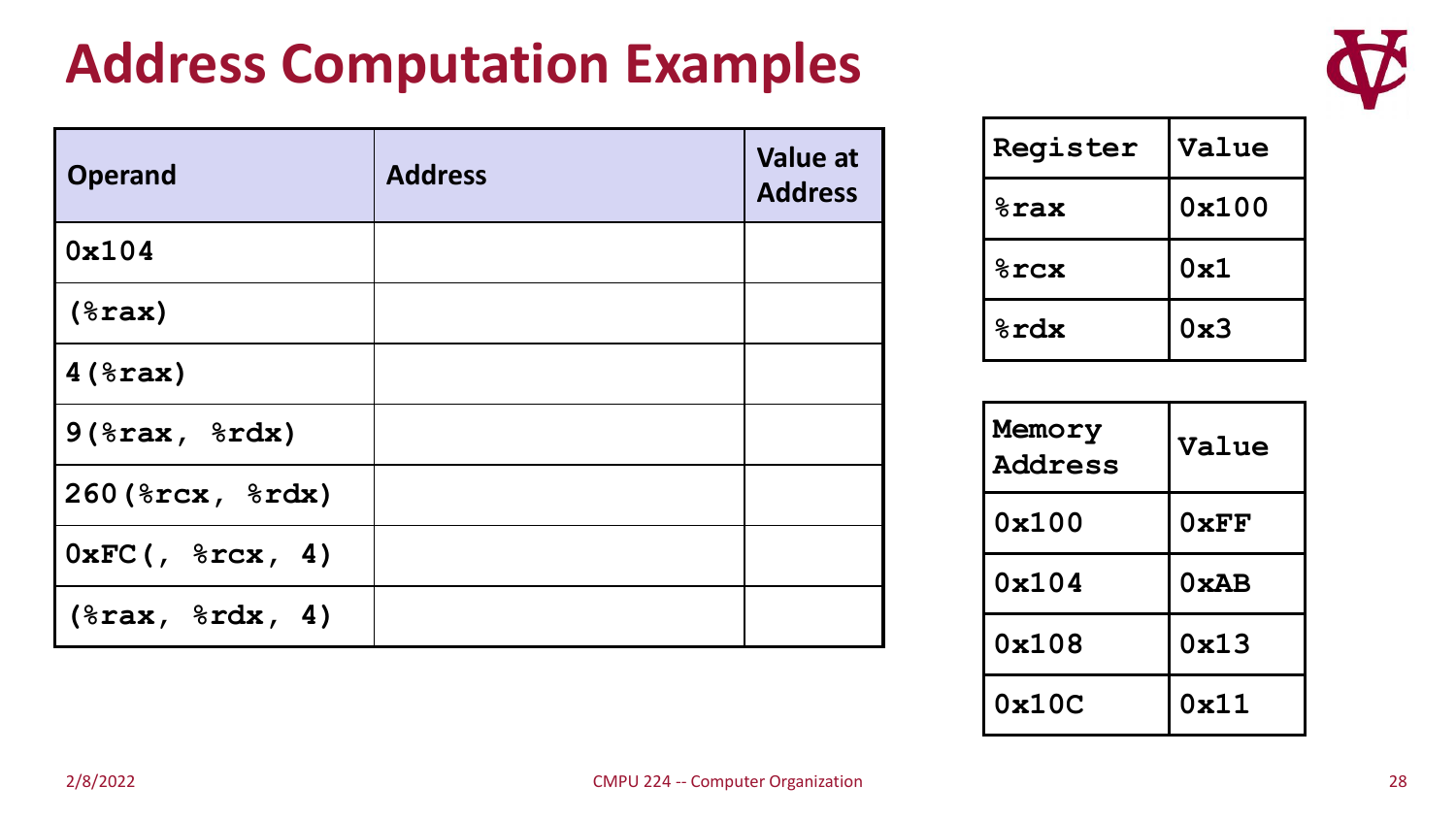

| <b>Operand</b>       | <b>Address</b> | <b>Value at</b><br><b>Address</b> |
|----------------------|----------------|-----------------------------------|
| 0x104                | 0x104          | 0xAB                              |
| $(\$ax)$             |                |                                   |
| $4$ ( $8$ rax)       |                |                                   |
| $9$ (%rax, %rdx)     |                |                                   |
| 260 (%rcx, %rdx)     |                |                                   |
| $0xFC($ , $8rcx, 4)$ |                |                                   |
| $(\$rax, %rdx, 4)$   |                |                                   |

| Register               | Value |
|------------------------|-------|
| <b><i>&amp;rax</i></b> | 0x100 |
| $8$ rcx                | 0x1   |
| %rdx                   | 0x3   |

| Memory<br><b>Address</b> | Value |
|--------------------------|-------|
| 0x100                    | 0xFF  |
| 0x104                    | 0xAB  |
| 0x108                    | 0x13  |
| 0x10C                    | 0x11  |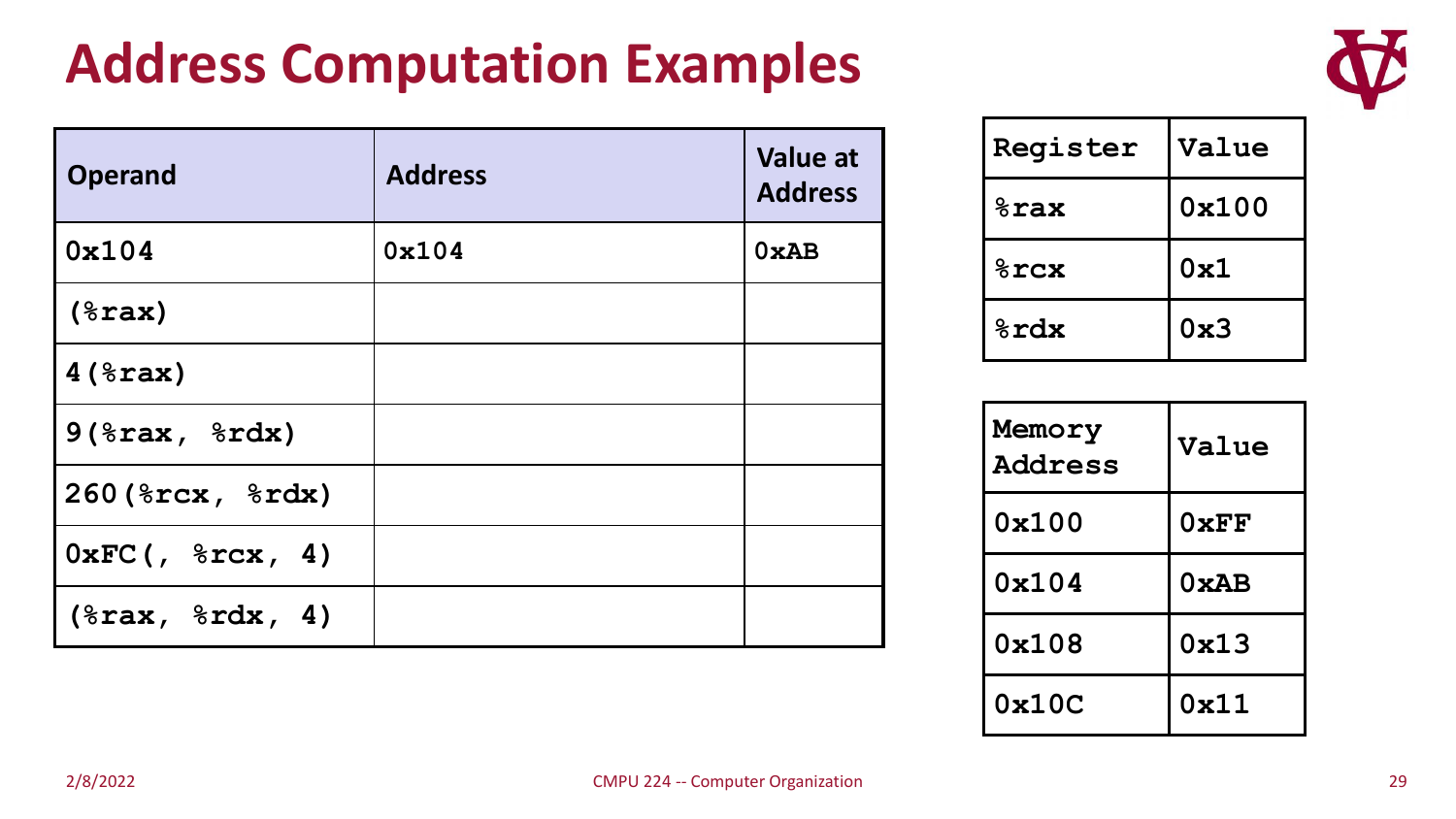

| <b>Operand</b>                       | <b>Address</b> | <b>Value at</b><br><b>Address</b> |
|--------------------------------------|----------------|-----------------------------------|
| 0x104                                | 0x104          | 0xAB                              |
| $(\$ax)$                             | 0x100          | 0xFF                              |
| $4$ ( $\text{grav}$ )                |                |                                   |
| $9$ (%rax, %rdx)                     |                |                                   |
| 260 (%rcx, %rdx)                     |                |                                   |
| $0 \times FC$ (, $8 \text{rcx}$ , 4) |                |                                   |
| $(*rax, ctx, 4)$                     |                |                                   |

| Register               | Value |
|------------------------|-------|
| <b><i>&amp;rax</i></b> | 0x100 |
| $8$ rcx                | 0x1   |
| %rdx                   | 0x3   |

| Memory<br><b>Address</b> | Value |
|--------------------------|-------|
| 0x100                    | 0xFF  |
| 0x104                    | 0xAB  |
| 0x108                    | 0x13  |
| 0x10C                    | 0x11  |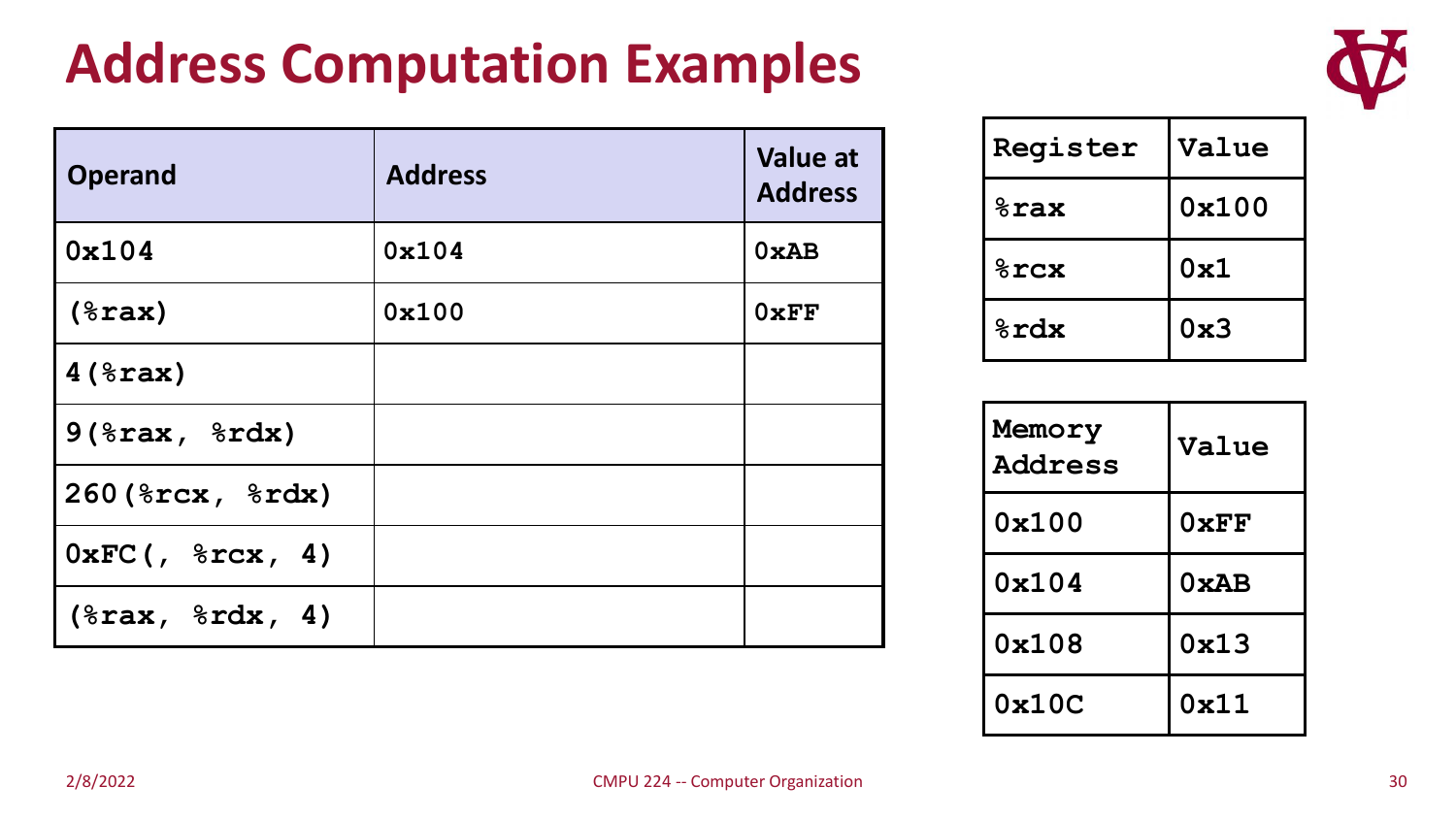

| <b>Operand</b>                       | <b>Address</b> | <b>Value at</b><br><b>Address</b> |
|--------------------------------------|----------------|-----------------------------------|
| 0x104                                | 0x104          | 0xAB                              |
| $(*rax)$                             | 0x100          | 0xFF                              |
| $4$ ( $\text{grav}$ )                | 0x104          | 0xAB                              |
| $9$ ( $\text{grav}, \text{8}$ rdx)   |                |                                   |
| 260 (%rcx, %rdx)                     |                |                                   |
| $0 \times FC$ (, $8 \text{rcx}$ , 4) |                |                                   |
| $(*rax, *rdx, 4)$                    |                |                                   |

| Register        | Value |
|-----------------|-------|
| <b>&amp;rax</b> | 0x100 |
| <b>&amp;rcx</b> | 0x1   |
| <b>&amp;rdx</b> | 0x3   |

| Memory<br><b>Address</b> | Value |
|--------------------------|-------|
| 0x100                    | 0xFF  |
| 0x104                    | 0xAB  |
| 0x108                    | 0x13  |
| 0x10C                    | 0x11  |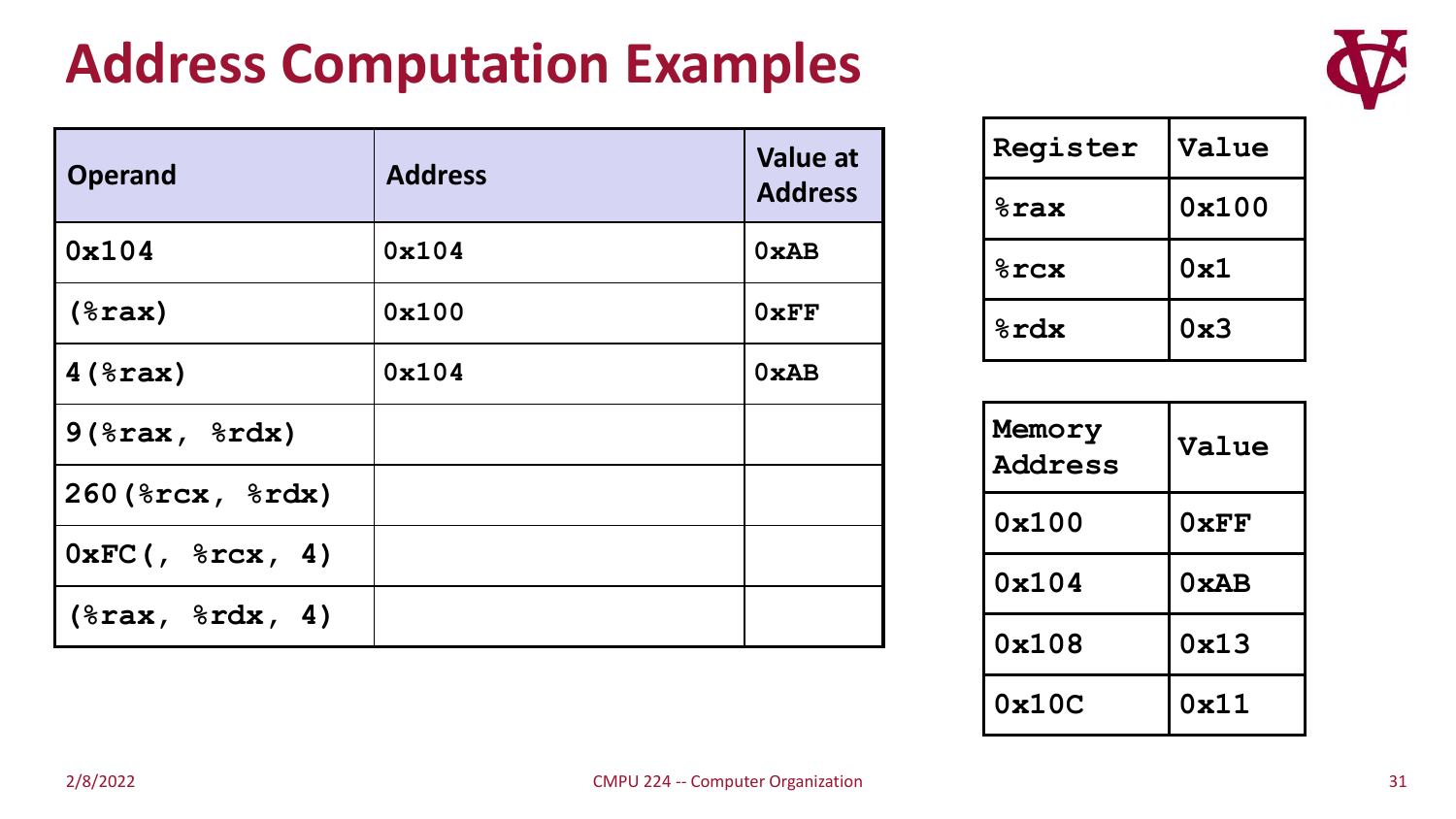

| <b>Operand</b>                       | <b>Address</b>          | Value at<br><b>Address</b> |
|--------------------------------------|-------------------------|----------------------------|
| 0x104                                | 0x104                   | 0xAB                       |
| $(\$ax)$                             | 0x100                   | 0xFF                       |
| $4$ ( $\text{grav}$ )                | 0x104                   | 0xAB                       |
| $9$ (%rax, %rdx)                     | $0x100 + 3 + 9 = 0x10C$ | 0x11                       |
| $260$ ( $8$ rcx, $8$ rdx)            |                         |                            |
| $0 \times FC$ (, $8 \text{rcx}$ , 4) |                         |                            |
| $(*rax, *rdx, 4)$                    |                         |                            |

| Register        | Value |
|-----------------|-------|
| <b>&amp;rax</b> | 0x100 |
| <b>&amp;rcx</b> | 0x1   |
| %rdx            | 0x3   |

| Memory<br><b>Address</b> | Value |
|--------------------------|-------|
| 0x100                    | 0xFF  |
| 0x104                    | 0xAB  |
| 0x108                    | 0x13  |
| 0x10C                    | 0x11  |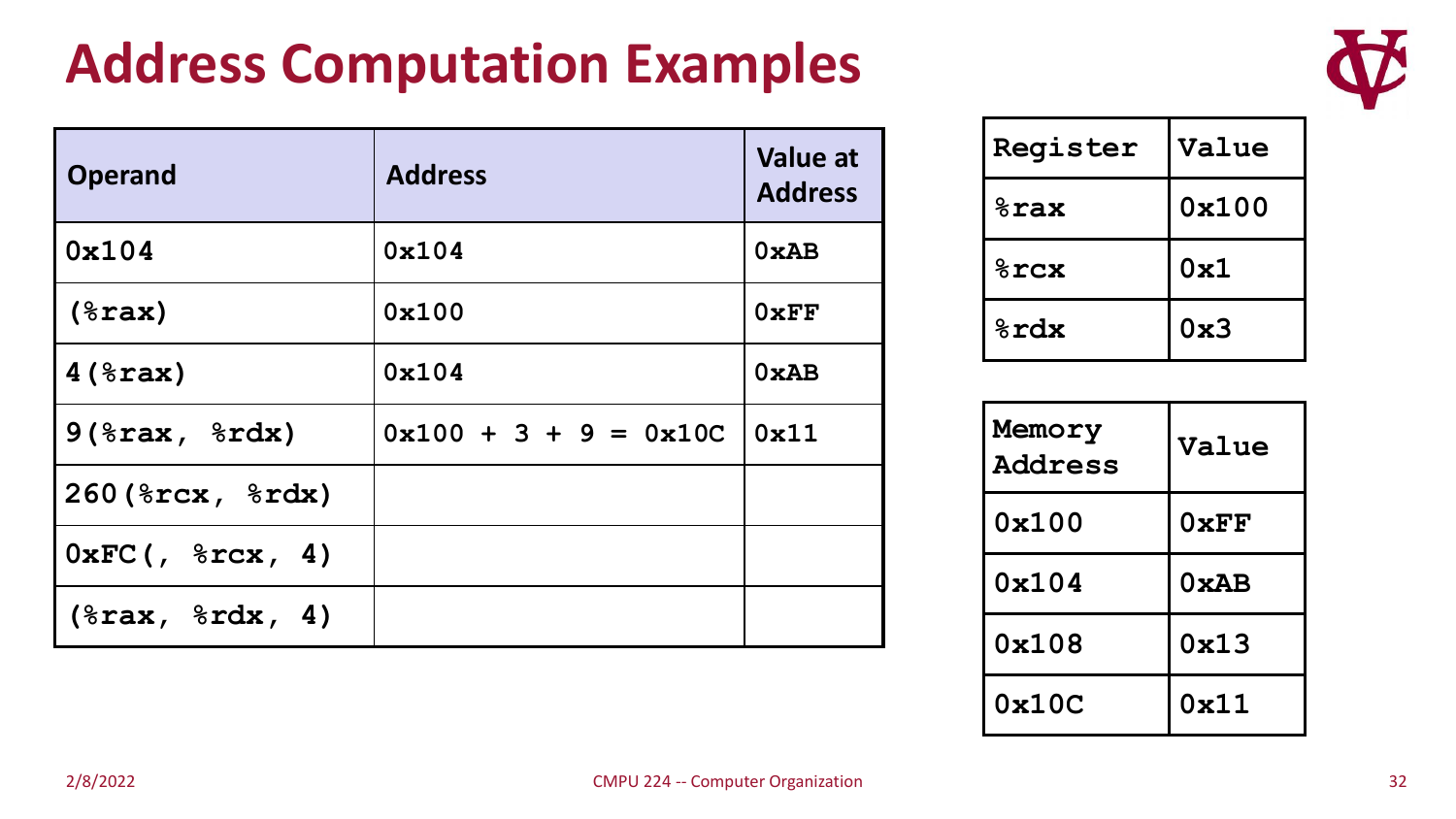

| <b>Operand</b>                       | <b>Address</b>          | <b>Value at</b><br><b>Address</b> |
|--------------------------------------|-------------------------|-----------------------------------|
| 0x104                                | 0x104                   | 0xAB                              |
| $(\$ax)$                             | 0x100                   | 0xFF                              |
| $4$ ( $8$ rax)                       | 0x104                   | 0xAB                              |
| $9$ ( $8$ rax, $8$ rdx)              | $0x100 + 3 + 9 = 0x10C$ | 0x11                              |
| $260$ ( $8$ rcx, $8$ rdx)            | $0x104 + 1 + 3 = 0x108$ | 0x13                              |
| $0 \times FC$ (, $8 \text{rcx}$ , 4) |                         |                                   |
| $(\$rax, %rdx, 4)$                   |                         |                                   |

| Register               | Value |
|------------------------|-------|
| <b><i>&amp;rax</i></b> | 0x100 |
| $8$ rcx                | 0x1   |
| %rdx                   | 0x3   |

| Memory<br><b>Address</b> | Value |
|--------------------------|-------|
| 0x100                    | 0xFF  |
| 0x104                    | 0xAB  |
| 0x108                    | 0x13  |
| 0x10C                    | 0x11  |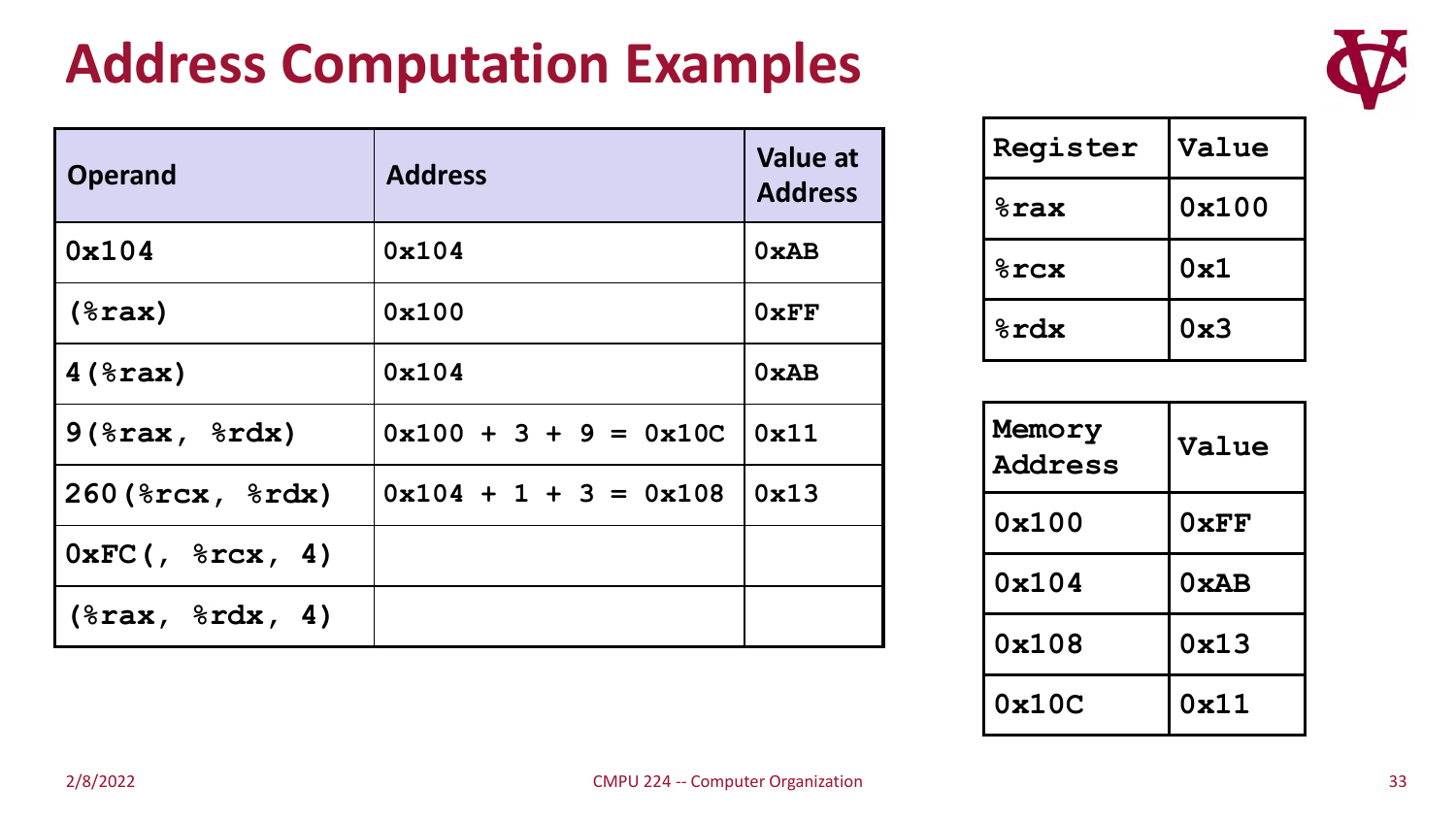

| <b>Operand</b>                       | <b>Address</b>                     | Value at<br><b>Address</b> |
|--------------------------------------|------------------------------------|----------------------------|
| 0x104                                | 0x104                              | 0xAB                       |
| $(\$ax)$                             | 0x100                              | 0xFF                       |
| $4$ ( $8$ rax)                       | 0x104                              | 0xAB                       |
| $9$ ( $8$ rax, $8$ rdx)              | $0x100 + 3 + 9 = 0x10C$            | 0x11                       |
| $260$ ( $8$ rcx, $8$ rdx)            | $0x104 + 1 + 3 = 0x108$            | 0x13                       |
| $0 \times FC$ (, $8 \text{rcx}$ , 4) | $0 \times FC + 1*4 = 0 \times 100$ | 0xFF                       |
| $(*rax, crdx, 4)$                    |                                    |                            |

| Register        | Value |
|-----------------|-------|
| <b>%rax</b>     | 0x100 |
| $8$ rcx         | 0x1   |
| <b>&amp;rdx</b> | 0x3   |

| Memory<br><b>Address</b> | Value |
|--------------------------|-------|
| 0x100                    | 0xFF  |
| 0x104                    | 0xAB  |
| 0x108                    | 0x13  |
| 0x10C                    | 0x11  |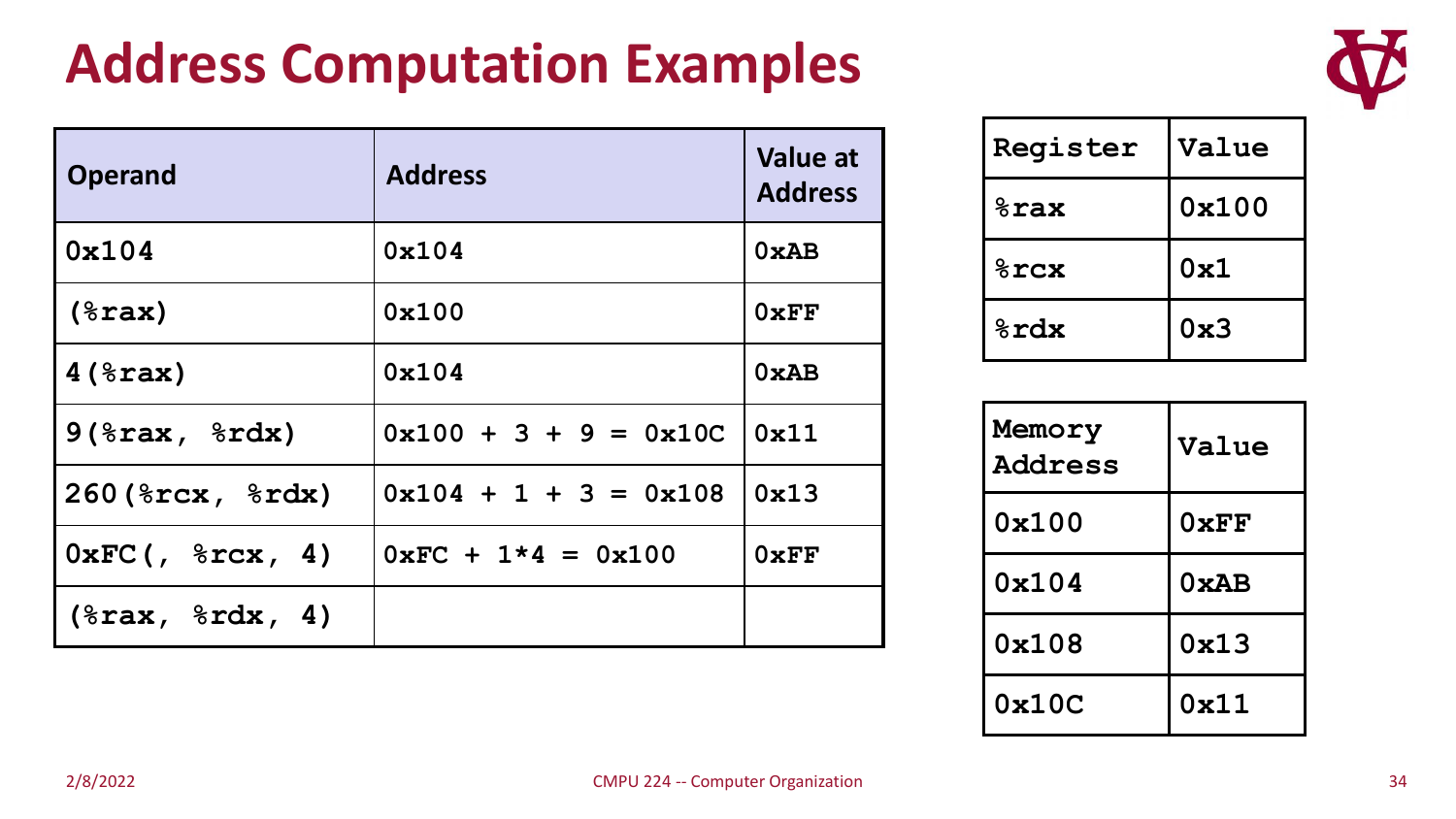

| <b>Operand</b>                            | <b>Address</b>                            | Value at<br><b>Address</b> |
|-------------------------------------------|-------------------------------------------|----------------------------|
| 0x104                                     | 0x104                                     | 0xAB                       |
| $(\$ax)$                                  | 0x100                                     | 0xFF                       |
| $4$ ( $8$ rax)                            | 0x104                                     | 0xAB                       |
| $9$ (%rax, %rdx)                          | $0x100 + 3 + 9 = 0x10C$                   | 0x11                       |
| $260$ ( $8$ rcx, $8$ rdx)                 | $0x104 + 1 + 3 = 0x108$                   | 0x13                       |
| $0 \times FC$ (, $\text{src} \times$ , 4) | $0 \times FC + 1 \times 4 = 0 \times 100$ | 0xFF                       |
| $(\$rax, %rdx, 4)$                        | $0x100 + 3*4 = 0x10c$                     | 0x11                       |

| Register               | Value |
|------------------------|-------|
| <b><i>&amp;rax</i></b> | 0x100 |
| $8$ rcx                | 0x1   |
| %rdx                   | 0x3   |

| Memory<br><b>Address</b> | Value |
|--------------------------|-------|
| 0x100                    | 0xFF  |
| 0x104                    | 0xAB  |
| 0x108                    | 0x13  |
| 0x10C                    | 0x11  |